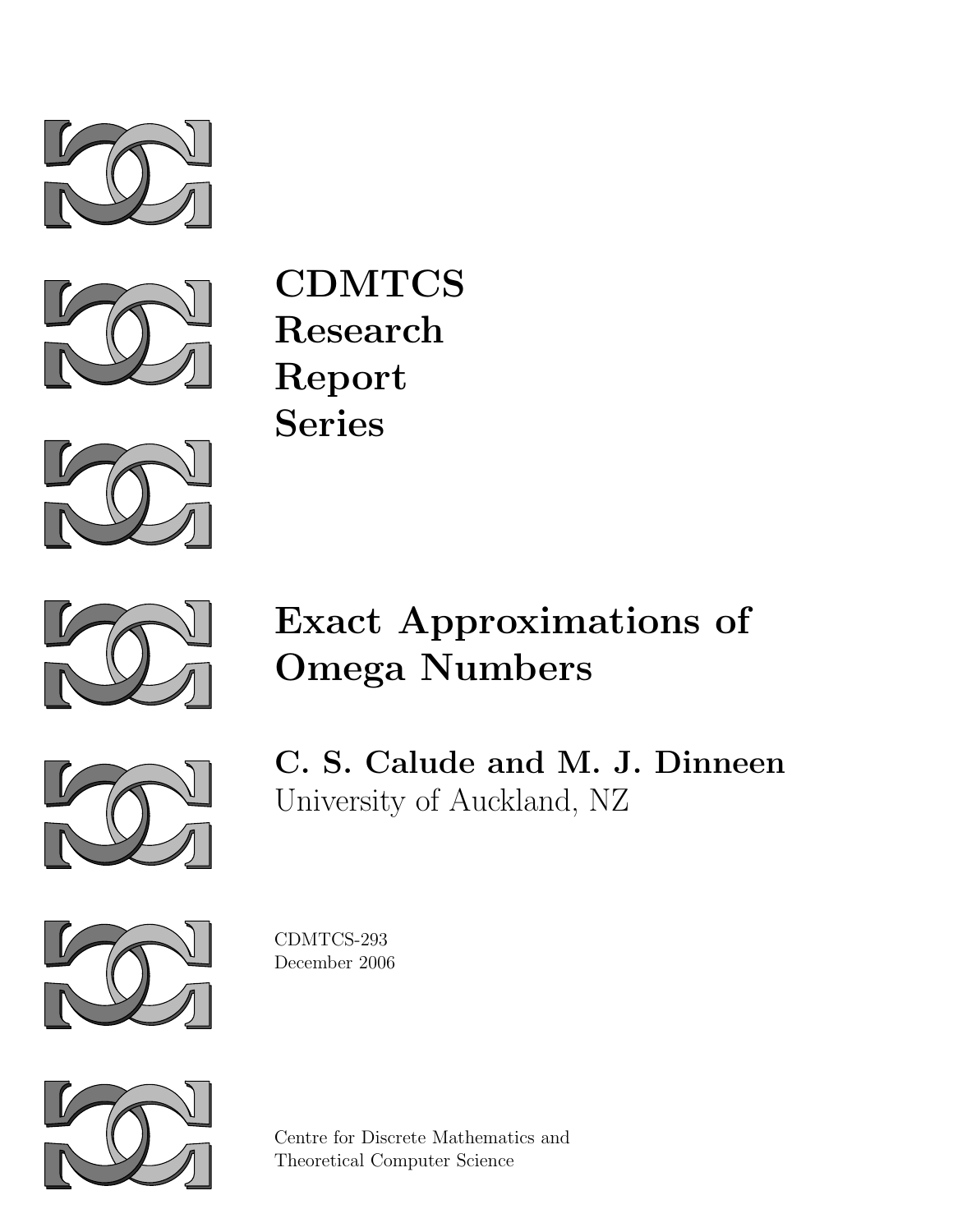# Exact Approximations of Omega Numbers

Cristian S. Calude and Michael J. Dinneen Department of Computer Science, University of Auckland, Private Bag 92019, Auckland, New Zealand http://www.cs.auckland.ac.nz/<sup>∼</sup>{cristian,mjd}

#### Abstract

A Chaitin Omega number is the halting probability of a universal prefix-free Turing machine. Every Omega number is simultaneously computably enumerable (the limit of a computable, increasing, converging sequence of rationals), and algorithmically random (its binary expansion is an algorithmic random sequence), hence uncomputable. The value of an Omega number is highly machine-dependent. In general, no more than finitely many scattered bits of the binary expansion of an Omega number can be exactly computed; but, in some cases, it is possible to prove that no bit can be computed.

In this paper we will simplify and improve both the method and its correctness proof proposed in an earlier paper, and we will compute the exact approximations of two Omega numbers of the same prefix-free Turing machine, which is universal when used with data in base 16 or base 2: we compute 43 exact bits for the base 16 machine and 40 exact bits for the base 2 machine.

### 1 Introduction

Chaitin Omega number is the halting probability of a universal prefix-free (selfdelimiting) Turing machine. Every Omega number is simultaneously computably enumerable (the limit of a computable, increasing, converging sequence of rationals), and algorithmically random (its binary expansion is an algorithmic random sequence). Any Omega number is more than uncomputable: no more than finitely many scattered bits of the binary expansion of an Omega number can be exactly computed. The value of an Omega number is highly machine-dependent; in some cases, it is possible to prove that no bit can be computed.

This paper describes a simplification and improvement of the hybrid procedure proposed in [5] (which combines Java programming and mathematical proofs) for computing exact approximations of Omega numbers. We will apply this technique to a compact prefix-free (Turing) machine which will be proved to be universal when computing in base 16 and in base 2; we will compute exact approximations for the corresponding Omega numbers.

Computing lower bounds is not difficult: we just generate more and more halting programs and add their contributions to Omega. Computing upper bounds is much more demanding. The idea is to systematically run more and more programs, filter out all non-halting programs and try to use this information to obtain better and better upper bounds. If the first bit of the approximation happens to be 1, then sure, it is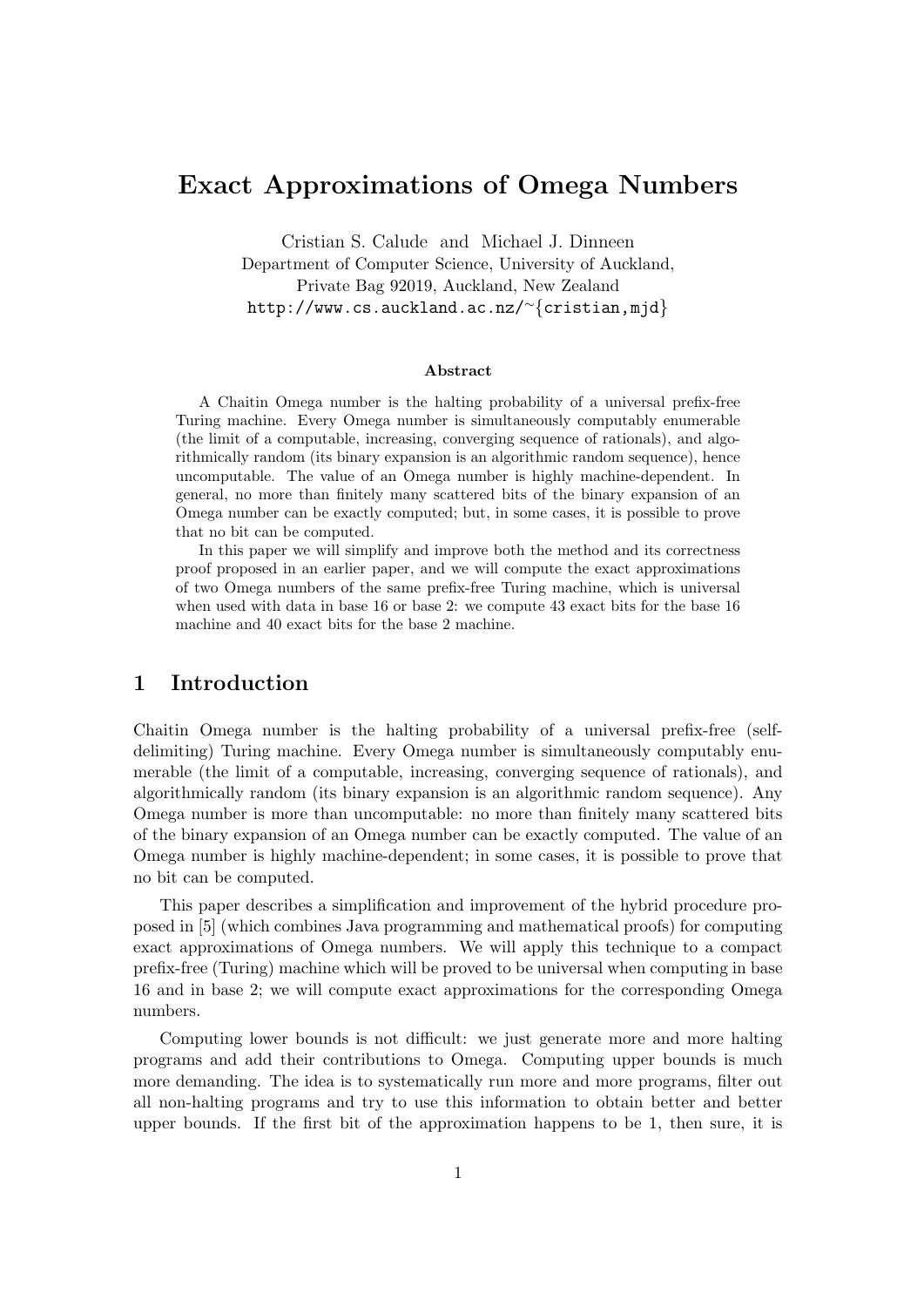exact. However, if the provisional bit given by an approximation is 0, then, due to possible overflows, this bit is uncertain. This situation extends to other bits as well. Only an initial run of 1's gives exact values for some bits of the Omega number. Of course, we can compute exact 0 digits, but as a result of balancing the lower and upper bounds.

The paper is structured as follows. Section 2 introduces the notation and the basic background in algorithmic information theory: computably enumerable (c.e.) reals, program-size complexity, random reals and c.e. random (Omega) reals. In Section 3 we present the simplified new prefix-free machine and in Section 4 we describe a simulator for it. In Section 5 we present and justify our procedure for obtaining approximations. In Section 6 we present the result justifying the computation of the first exact 43 bits of Omega for the case when the prefix-free machine works with data in base 16. In Section 7 we present the results of approximation for the Omega for the same prefix-free machine, this time working with data in base 2. The last section includes some final comments. The appendix contains some details about the computation process and the data used for the computation.

# 2 Notation and theoretical background

We will use notation that is standard in algorithmic information theory; we will assume familiarity with Turing machine computations, computable and computably enumerable (c.e.) sets (see, for example, [14, 15]) and elementary algorithmic information theory (see, for example, [1]).

By N we denote the set of non-negative integers (natural numbers). Let  $\Sigma = \{0, 1\}$ denote the binary alphabet. Let  $\Sigma^*$  be the set of (finite) binary strings, and  $\Sigma^{\omega}$  the set of infinite binary sequences. The length of a string x is denoted by |x|. A subset A of  $\Sigma^*$  is prefix-free if whenever s and t are in A and s is a prefix of t, then  $s = t$ .

For a sequence  $\mathbf{x} = x_0 x_1 \cdots x_n \cdots \in \Sigma^{\omega}$  and integer  $n \geq 1$ ,  $\mathbf{x}(n)$  denotes the prefix of length *n* of **x** and  $x_i$  denotes the *i*th digit of **x**, i.e.  $\mathbf{x}(n) = x_0 x_1 \cdots x_{n-1} \in \Sigma^*$ .

A prefix-free Turing machine, shortly, a machine, C is a Turing machine processing binary strings such that its program set (domain)  $PROG_C = \{x \in \Sigma^* \mid C(x) \text{ halts}\}\$ is a prefix-free set of strings. Clearly,  $PROG<sub>C</sub>$  is c.e.; conversely, every prefix-free c.e. set of strings is the domain of some machine. The *program-size complexity* of the string  $x \in \Sigma^*$ (relatively to C) is  $H_C(x) = \min\{|y| \mid y \in \Sigma^*, C(y) = x\}$ , where  $\min \emptyset = \infty$ . A major result in algorithmic information theory is the following universality theorem:

Theorem 1 We can effectively construct a machine U (called universal) such that for every machine C, there is a constant  $c > 0$  (depending upon U and C) such that for every  $x, y \in \Sigma^*$  with  $C(x) = y$ , there exists a string  $x' \in \Sigma^*$  with  $U(x') = y$  and  $|x'| \leq |x| + c$ .

In complexity-theoretic terms,  $H_U(x) \leq H_C(x) + c$ . Note that  $PROG_U$  is c.e. but not computable.

If  $S \subset \Sigma^*$  is prefix-free, then  $\Omega_S = \sum_{s \in S} 2^{-|s|}$ . If C is a machine, then  $\Omega_C = \Omega_{PROG_C}$ represents its halting probability (see more detailed probability facts in [1]). When  $C = U$ is a universal prefix-free machine, then its halting probability  $\Omega_U$  is called a *Chaitin* Omega number, shortly, Omega number, [9, 10].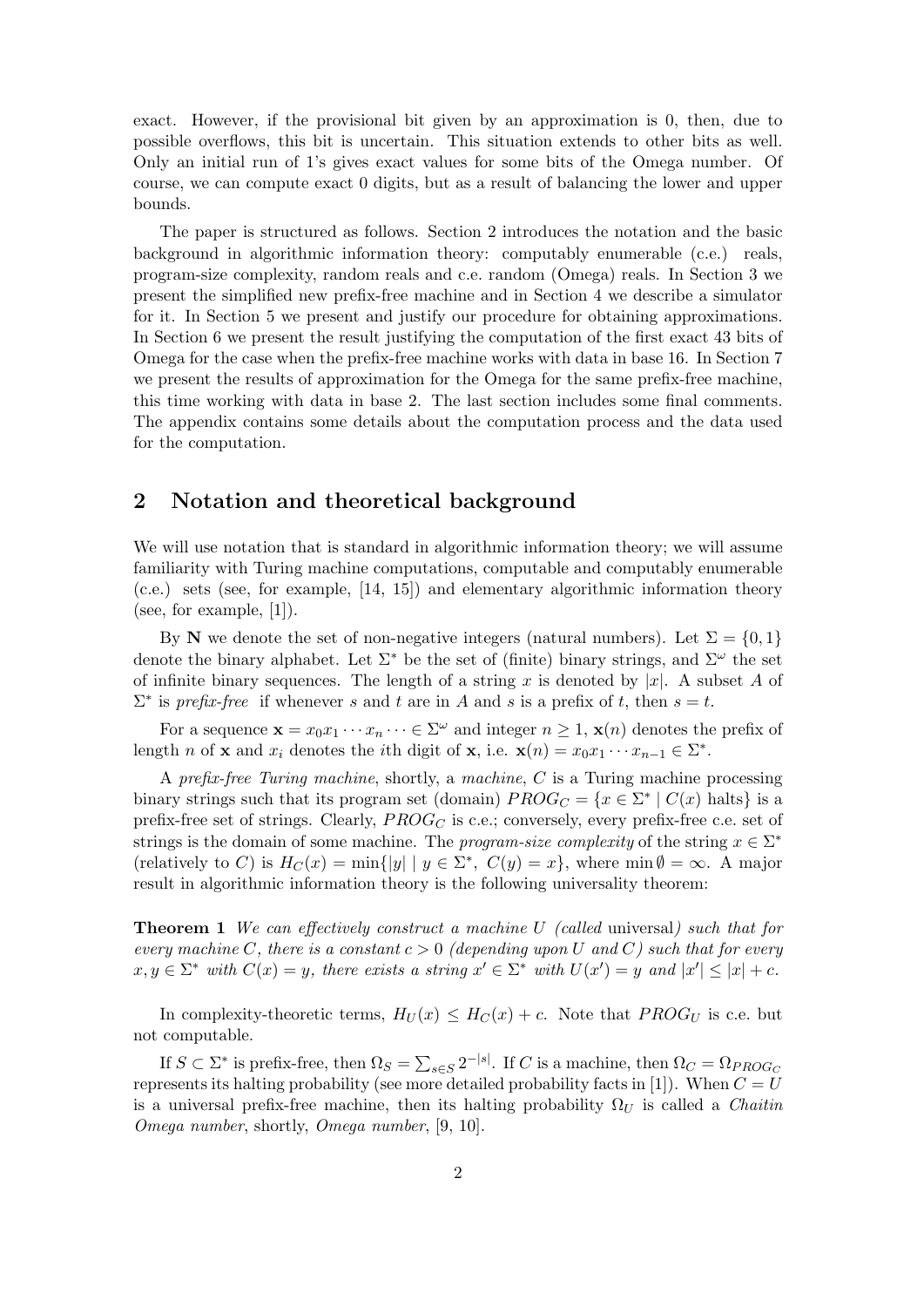There are many equivalent ways to define (algorithmic) random sequences, see [1]. For our aim we will use the following complexity-theoretic definition (see [9]): an infinite sequence x is (algorithmically) random if there is a constant c such that  $H(\mathbf{x}(n)) > n-c$ , for every integer  $n > 0$ . A real  $\alpha$  is *(algorithmic) random* if its binary expansion **x** (i.e.  $\alpha = 0$ . x) is random. The choice of the binary base does not play any role, cf. [6, 12, 17]: randomness is a property of reals not of names of reals.

A real  $\alpha$  is called *computably enumerable (c.e.)* if there is a computable, increasing sequence of rationals which converges (not necessarily computably) to  $\alpha$ .

The following characterization of c.e. and random reals was proved in the following series of papers  $[9, 7, 13]$  (see also  $[2, 1]$ ):

**Theorem 2** Let  $\alpha \in (0,1)$ . The following conditions are equivalent:

- 1. The real  $\alpha$  is c.e. and random.
- 2. There effectively exists a universal machine U such that  $\alpha = \Omega_U$ .

In contrast with  $\pi$ , for which, given enough computational resources, one can compute as many as we wish digits of its binary expansion, for any Omega number we cannot compute more than finitely many digits, [9]. We present this result in terms of provability capacity of ZFC (Zermelo-Fraenkel set theory with choice):

Theorem 3 Assume that ZFC is arithmetically sound, that is, any theorem of arithmetic proved by ZFC is true. Then, for every universal machine U, ZFC can determine the value of only finitely many bits of  $\Omega_U$ .

As the value of an Omega number is highly machine-dependent, the difficulty of computing the initial bits of an Omega number varies considerably, from no bit to as many but finitely. To understand this phenomenon we need the following concept.

A machine U for which Peano Arithmetic can prove its universality and ZFC cannot determine more than the initial block of 1 bits of the binary expansion of its halting probability,  $\Omega_U$ , is called *Solovay machine*.<sup>1</sup> In [3] the following result was proved:

Theorem 4 Assume that ZFC is arithmetically sound. Then, every c.e. random real is the halting probability of a Solovay machine.

For example, if  $\alpha \in (3/4, 7/8)$  is c.e. and random, then in the worst case ZFC can determine its first two bits (11), but no more. For  $\alpha \in (0, 1/2)$  we obtain Solovay's famous result (which also motivates the name "Solovay machine") [16]:

Theorem 5 Assume that ZFC is arithmetically sound. Then, every c.e. random real  $\alpha \in (0, 1/2)$  is the halting probability of a Solovay machine which cannot determine any single bit of  $\alpha$ . No c.e. random real  $\alpha \in (1/2, 1)$  has the above property.

In general only the initial run of 1's (if any) can be exactly computed.

<sup>&</sup>lt;sup>1</sup>Clearly,  $U$  depends on ZFC.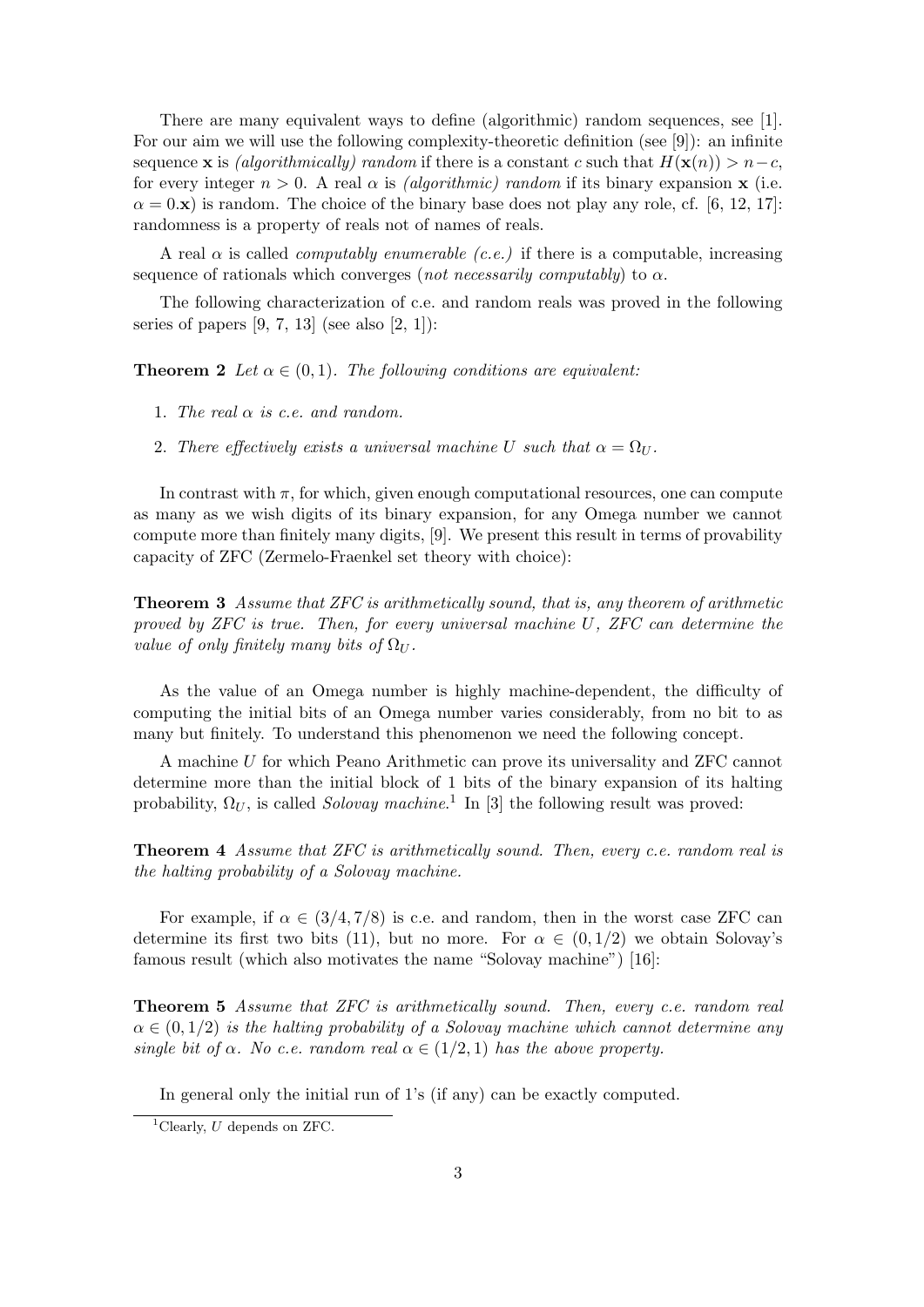# 3 A simplified language for register machine programs

The Omega numbers studied in this paper will be defined, following [10], using an implementation based on a register machine language.

Any register machine has a finite number of registers, each of which may contain an arbitrarily large non-negative integer. The list of instructions is given below in two forms: our compact form and its corresponding Chaitin style version, [10]. The current model is "denser" than both models used in [10, 5]. The main difference between the implementations in [10, 5] and ours is in the encoding: we use 4 bits instead of 7 or 8 bits per character. The data will be given in two different formats: for the base 16, as a string of 4-bit characters (that is, the read instruction reads 4 raw bits (1 character) at a time), for the base 2 as 1-bit strings (the read instruction reads 1 raw bit at a time).

By default, all registers, labelled with a string of 'a' to 'h' characters, are initialized to 0. It is a syntax error if the first occurrence of register  $j$  appears before register  $i$  in a program, where  $j$  is lexicographic greater than  $i$ . Also, all registers lexicographic less than j must have occurred in the program.

To summarize, the alphabet of the machine instructions consists of 16 elements,  $\Sigma_{16} = \{a, b, c, d, e, f, g, h, i, \text{comm}a, =, \&, \., \%, 0, 1\}.$  For the base 16 model the data uses the alphabet  $\Sigma_{16}$ ; for the base 2 model the data uses the alphabet  $\Sigma_2 = \{0, 1\}$ . The concatenation of strings x and y is denoted by  $x \cdot y$ . The character length of a string x is denoted by |x|. If  $w = x \cdot d$  is a program consisting of string of instructions x followed by data d (also a string), then the *program (bit) length* of w, denoted by  $||w||$  is  $4|w|$  and  $4|x| + |d|$  in the base 16 and base 2 models, respectively.

The register machine instructions are listed below. Note that in all cases R2 denotes either a register or a binary constant of the form  $1(0+1)*+0$ , while R1 and R3 must be a register variable.

#### $=$  R1, R2, R3 (EQ R1 R2 R3)

If the contents of R1 and R2 are equal, then the execution continues at the R3-th instruction, where  $R3 = 0$  denotes the first instruction. If they are not equal, then execution continues with the next instruction in sequence. If the content of R3 is outside the scope of the program, then we have an illegal branch error.

#### $\&$  R1, R2 (SET R1 R2)

The contents of register R1 is replaced by the contents of register R2.

#### $+$  R1, R2 (ADD R1 R2)

The contents of register R1 is replaced by the sum of the contents of registers R1 and R2.

#### $\rm R1 \qquad (READ \ R1)$

For the base b model, b bits are read into the register R1, so the numerical value of R1 becomes at most  $b-1$ . Any attempt to read past the last data-bit results in a run-time error.

# %  $(HALT)$

#### 4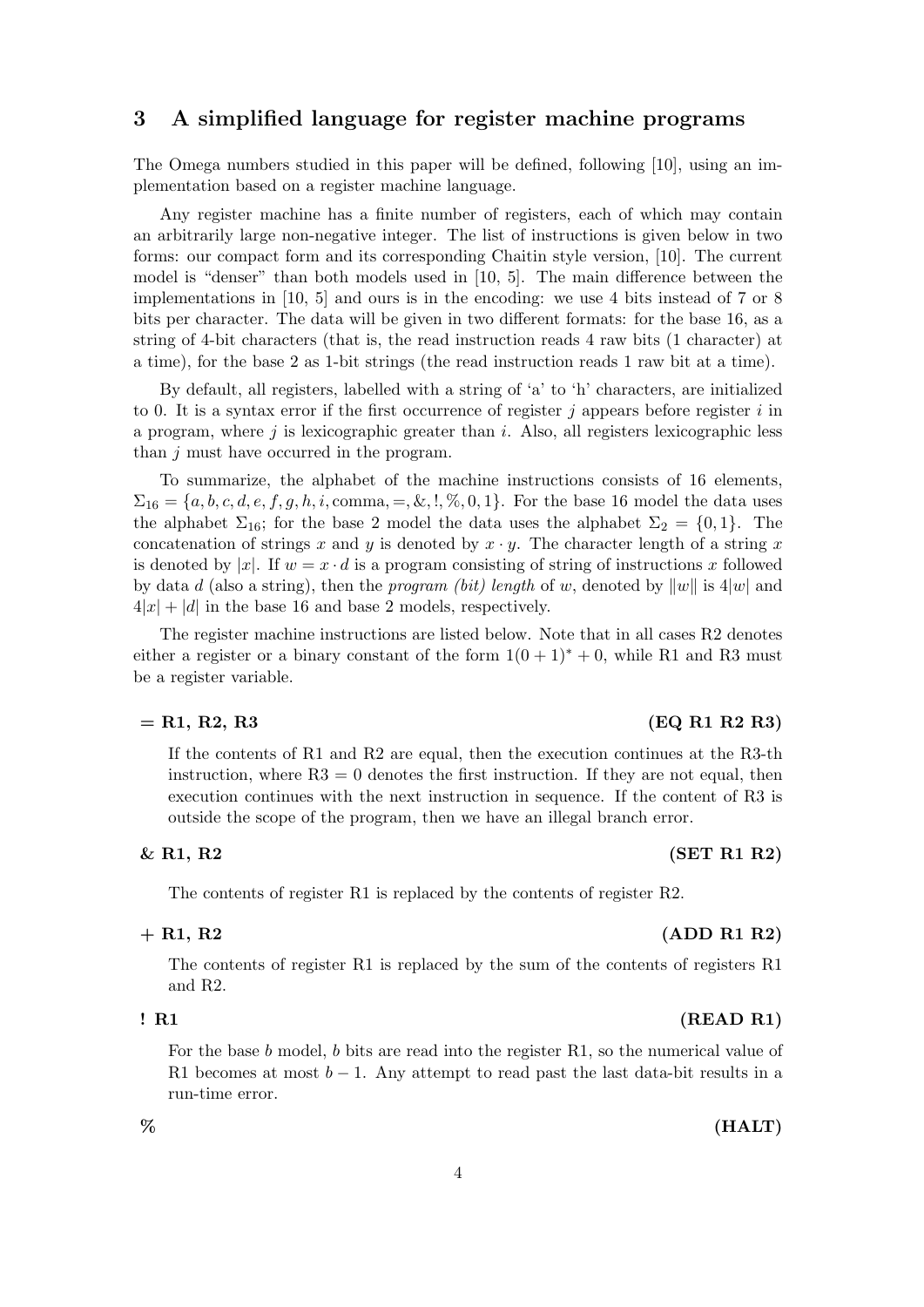This is the last instruction for each register machine program before the raw data. It halts the execution in two possible states: either successfully halts or it halts with an under-read error (i.e., not all data read).

A register machine program consists of a finite list of labelled instructions from the above list, with the restriction that the HALT instruction appears only once, as the last instruction of the list. The data (a base 2 or base 16 string) follows immediately after the HALT instruction. A program not reading the whole data or attempting to read past the last data-bit results in a run-time error.

A canonical program is a register machine program in which (1) labels appear in increasing numerical order starting with  $0$ ,  $(2)$  new register names appear in increasing lexicographical order starting from 'a',  $(3)$  there are no leading or trailing spaces,  $(4)$ operands are separated by a single space, (5) there is no space after labels or operators, (6) instructions are separated by a single space, (7) delete all labels as they implicitly appear in increasing order starting with 0, (8) delete spaces and the colon symbol with the first non-data instruction having an implicit label 0, (9) separate multiple operands by a single comma symbol.

Note that for every register machine program there is a unique canonical program which is equivalent to it, that is, both programs have the same domain and produce the same output on a given input. If x is a program and  $y$  is its canonical program, then  $|y| \leq |x|$ .

We next give an example of a canonical program that reads two 16 bit integers and computes the product by using a "subroutine" for multiplication.

To aid the presentation and development of these programs (see [4] for more realistic examples) we use a consistent style for subroutines, using the following conventions:

- 1. The letter 'L' followed by characters (usually  $1, \ldots, 9$ ) and terminated by ':' is used to mark line numbers. These are local within the subroutine. References to them are replaced with the binary constant in the final program.
- 2. For unary subroutines, registers  $a = \text{argument}, b = \text{return line}, c = \text{answer}$  (a and b are unchanged on return). In our example, we have a subroutine READINT that takes an argument a denoting the number of binary bits to read and returns a register c that binary number.
- 3. For binary subroutines, registers  $a = \text{argument1}, b = \text{argument2}, c = \text{return line}$ ,  $d =$  answer (a, b and c are unchanged on return). In our example, we have a subroutine MULT that takes registers  $a$  and  $b$  and multiplies them together and returns the product in register d.
- 4. For Boolean data types, as expected, we use integers  $0 = \texttt{false}$  and  $1 = \texttt{true}$ . Also, the characters '0' and '1' are assumed to be encoded numerically as 0 and 1, in the 4-bit (base 16) data model,

&a,Main  $=$ b,c,a // b=c=0 so jumps to line denoted by "Main".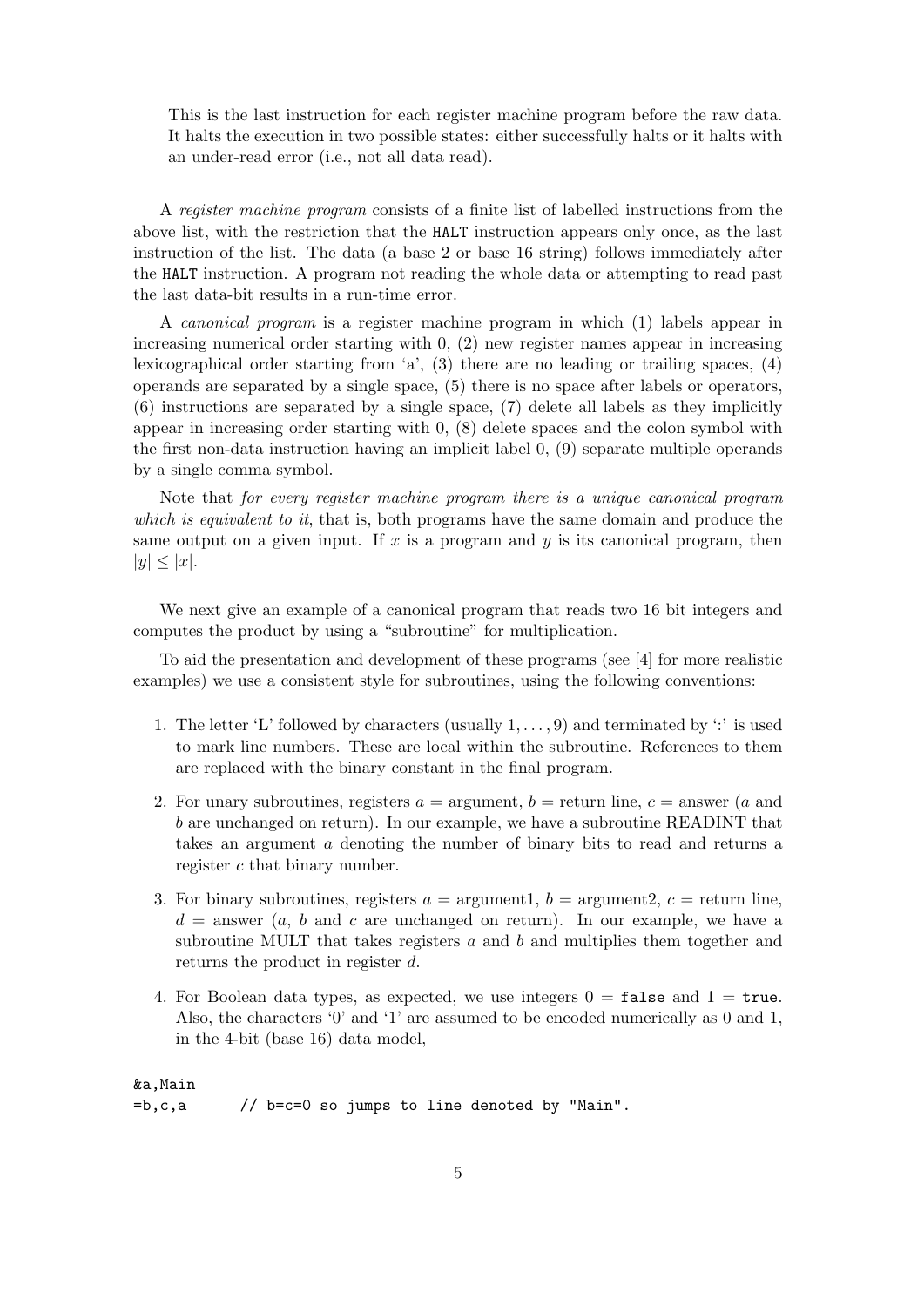&d,0 // MUL(a,b) returns a\*b  $=a,0,c$  $=$ b,0,c // if a or b is zero return current product &e,L1 &f,1 +d,a // keep adding a to our answer d for b times. L1:  $=f$ , b, c  $+f,1$ +d,a =a,a,e &c,0 // READINT(a) return an a-bit positive integer b &d,0  $=a,0,b$  // return if a is not at least 1 L1: +c,c // shift all c's bits left and add next bit !e +c,e // read bit into e and add to c +d,1 =a,d,b &e,L1 =a,a,e &a,10000 // Main: example multiplies two 16 bit integers &b,L1 &d,READINT =a,a,d L1: &f,c // save first integer &b,L2 &d,READINT =a,a,d L2: &a,f // recover argument 'a' for MULT &c,L3 =a,a,MUL L3: &a,d // move the answer to register a % // halt 1100001110111110

The actual (non-commented) version of the previous example looks like this (where one reads the instructions down the columns then across the rows):

| &a, 10110   | $+f,1$           | $+d,1$           | &b, 11110        |
|-------------|------------------|------------------|------------------|
| $=$ b,c,a   | +d,a             | $=a,d,b$         | &d, 1100         |
| &d,0        | $=a$ , $a$ , $e$ | &e, 1111         | $=a$ , a, d      |
| $=a,0,c$    | &c,0             | $=a$ , $a$ , $e$ | &a.f             |
| $= b, 0, c$ | &d,0             | &a,10000         | &c,100001        |
| &e,1000     | $=a, 0, b$       | &b, 11010        | $=a, a, 10$      |
| &f.1        | $+c, c$          | &d, 1100         | &a.d             |
| $+d.a$      | ! e              | $=a$ ,a,d        | %                |
| $=f$ , b, c | $+c.e$           | &f.c             | 1100001110111110 |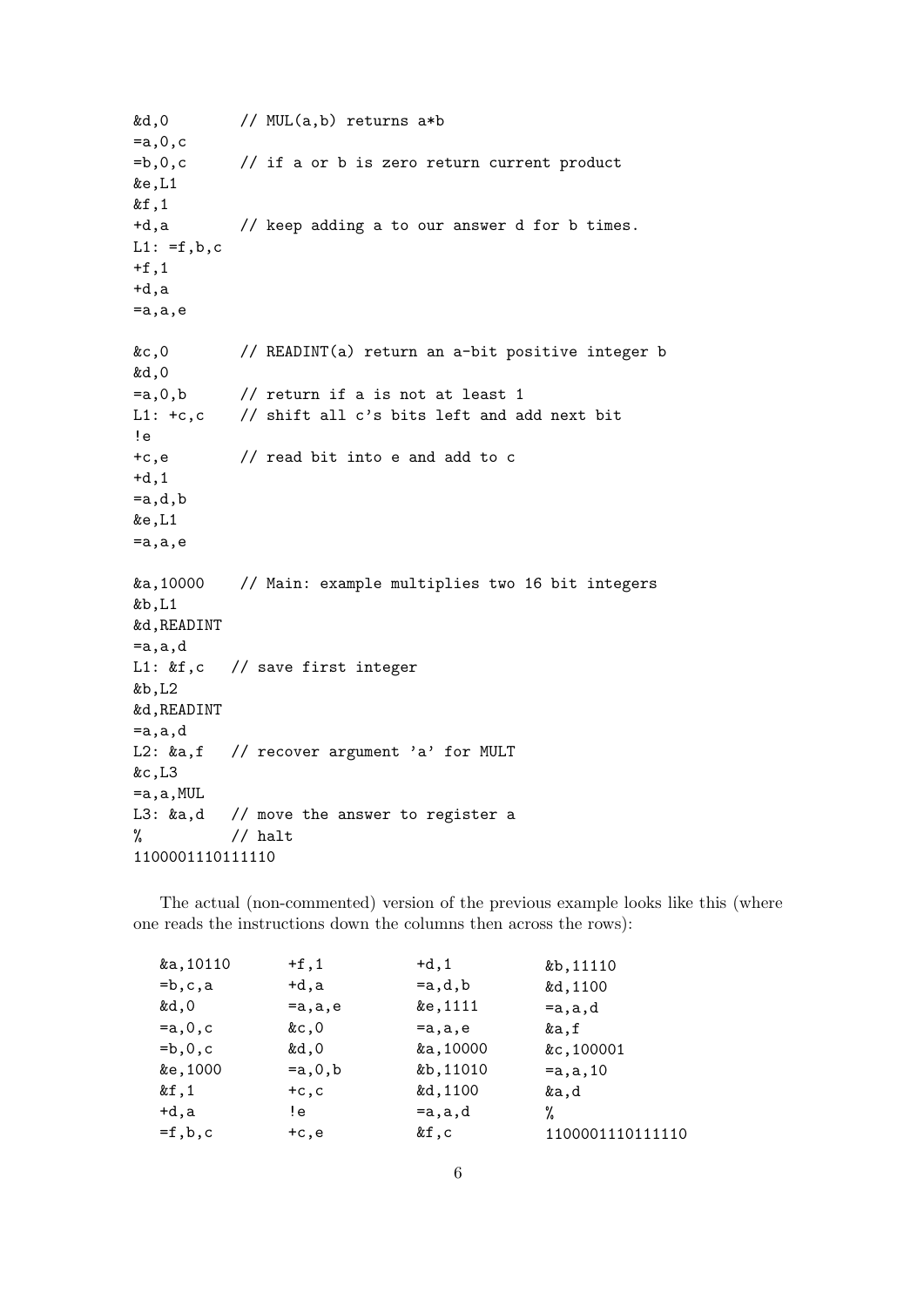Here the line address of Main is 22 (10110), MUL is 2 (10), and READINT is 12 (1100). Finally newlines and spaces are not part of a register machine program so we actually have the following (wrapped) string with data over the alphabet  $\Sigma_{16}$ :

 $k$ a,10110=b,c,a $k$ d,0=a,0,c=b,0,c $k$ e,1000 $kf$ ,1+d,a=f,b,c+f,1+d,a=a,a,e $k$ c,0 $k$ d, 0=a,0,b+c,c!e+c,e+d,1=a,d,b&e,1111=a,a,e&a,10000&b,11010&d,1100=a,a,d&f, c&b,11110&d1100=a,a,d&a,f&c,100001=a,a,10&a,d%1100001110111110

Our register machine language can be used in two forms: (a) in base 2 or (b) in base 16, depending on whether the READ instruction (!) reads the data 1 bit at a time or 4-bit nibbles at a time, respectively. In the above example, we assumed the program encodes integers in a binary text string (either model). This is convenient, but not the most space efficient way, to represent integers if we are working in base 16 (i.e., we ignore 3 bits out of every 4 data bits). The reader can easily modify the example to use all 4 bits of data by modifying the subroutine  $READING(A)$  to shift 4 bits to the left instead of 1 (see register  $c$  on line L1).

It is easy to prove, using Chaitin's standard technique [10], that, in both cases, the simplified register machine language implements a universal machine (working in base 16 or base 2).

#### 3.1 A simulator for register machine programs

We have implemented a Java program Simulate (String p, int jtime) that reads in a register machine program p and an integer jtime and simulates the running of the program for at most jtime executions of an EQ instruction (branch). Here p consists of a program (base  $16$ ) + data (either base 2 or base 16) and jtime is an upper bound on the number of instruction jumps that occur in the simulation.

The simulator first tests the program p for syntactical correctness. If the test is not passed, then it returns:

5 – syntax error

If the test was passed, then it simulates the computation of the program on the given data until one of the following conditions have been reached. It then returns:

- 0 underread (halts but not all data read)
- 1 overread (error as the result of trying to read past end of data)
- 2 illegal branch (error in the EQ instruction)
- 3 halt success
- $4$  loop condition (exceeded jtime)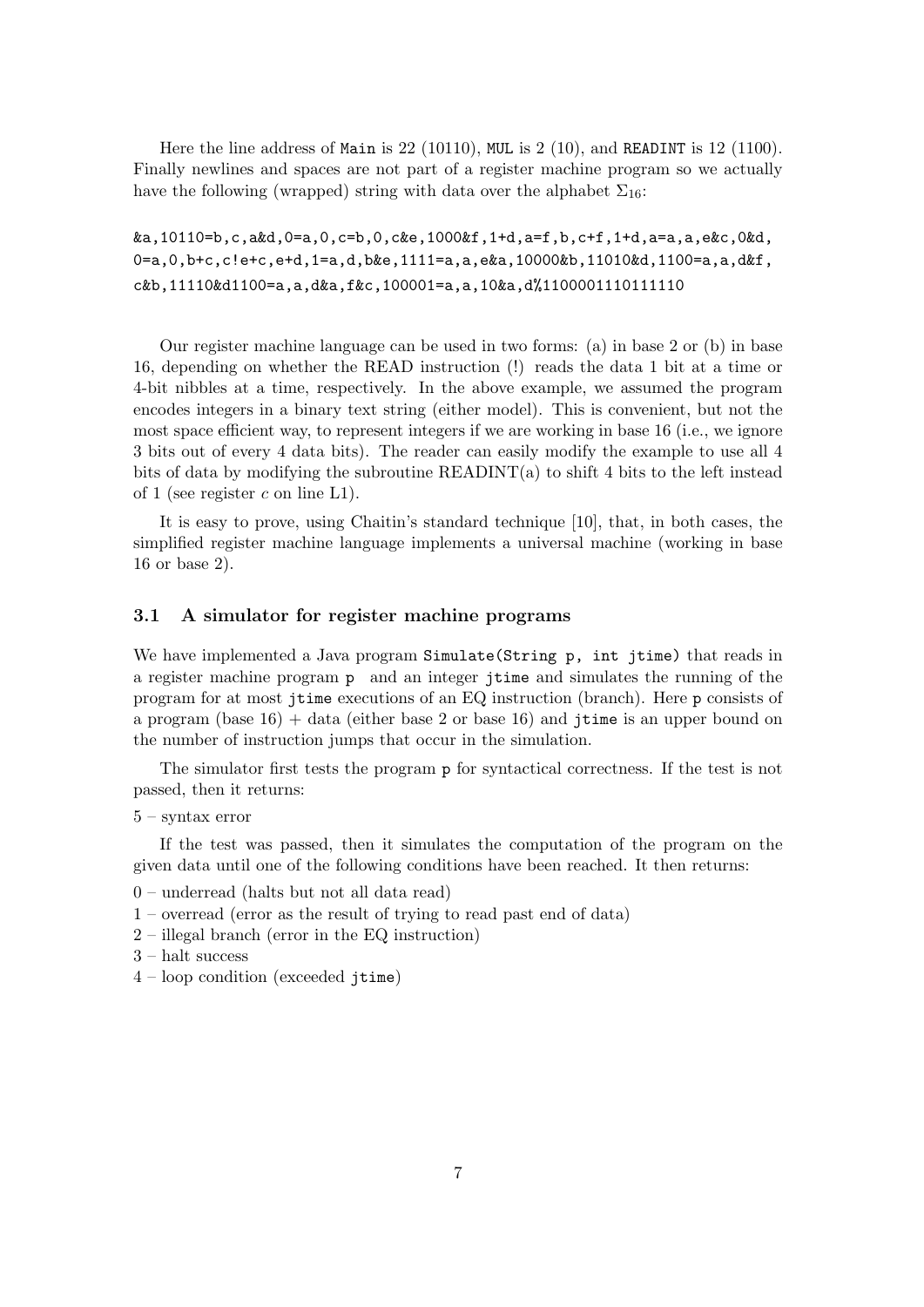# 4 The procedure to approximate Omega

Our simulator was used to test the halting problem for all register machine programs of a certain length (in both bases). The results have been obtained according to the following procedure (which is adapted from [5]), elaborated here for the base 16 case:

- 1. Start by generating all programs of 4 bits (1 character) and test which of them stops.<sup>2</sup> . All strings of length 4 which can be extended to programs are considered prefixes for possible halting programs of longer length; they will simply be called prefixes. In general, all strings of length  $n$  which can be extended to programs are prefixes for possible halting programs of length  $n + 4$  or longer. Canonical prefixes are prefixes of canonical programs.
- 2. Testing the halting problem for programs of length  $n \in \{4, 8, 12, \ldots, 80\}$  was done by running all candidates (that is, programs of length  $n$  which are extensions of prefixes of length  $n-4$ ) for up to jtime=1000.<sup>3</sup>

The most important step of our procedure is to solve the halting problem for small-size programs. We establish that a program does not halt by using these three methods:

- 1. Syntactically eliminate correct programs which contain "obvious" loops or correct programs which have a prefix which loops "onto itself" (that is, the loop does not involve other instructions than those in the prefix).
- 2. Simulate any non-filtered program for jtime=1000; if the computation does not stop, then store the program for further analysis (a combination of special syntactic tests and eventually manual screening).
- 3. Perform a global analysis of possible errors (mainly due to manual screening) to ensure that they do not affect the final result.

A simple example of a prefix filter is  $= a, a, a$ . This filter could have been discovered "automatically" by observing, via the simulator, that the program =**a**,**a**,**a**% exceeded our jtime limit. Thus, the filter pattern  $=a$ ,  $a$ ,  $a$ <SEQ>%, where <SEQ> is any sequence of instructions will also loop. In general, any program <LSEQ>%<DATA> (after human verification) that loops will imply that <LSEQ><SEQ>%<DATA> also loops. Here <LSEQ> is a sequence of instructions (which, in fact, will never be encountered) and <DATA> denotes the possible data that the program reads. Since we are mainly concerned about counting only the halting programs, we can also check for prefixes (when extended) that would always yield 'overread' case (e.g. the simulator returns 1).

The simulation of remaining programs obtained by extending the set of canonical prefixes was done with the simulator described earlier. Note that a canonical prefix is one of two types: (a) a syntactically correct sequence of instructions without the HALT instruction (%) and (b) a syntactically correct program that the simulator returns 1

<sup>&</sup>lt;sup>2</sup>In this trivial case only the program % halts.

<sup>&</sup>lt;sup>3</sup>Note that in the earlier work [5] we simulated each program up to an upper bound of 100 steps. In our case, if we encounter the return value of 5 from the simulator then this implies that we have executed at least jtime (and probably much more) steps.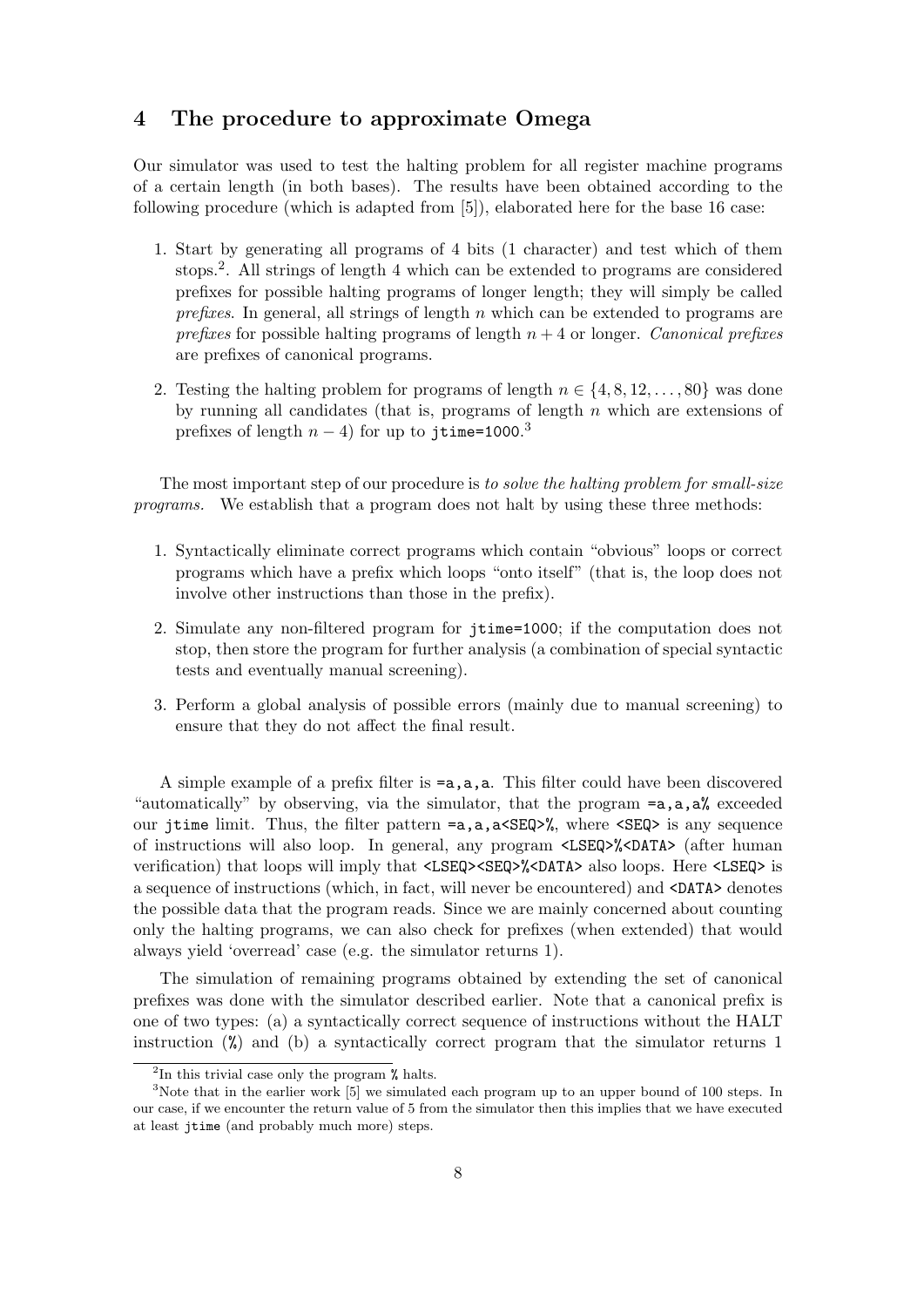('overread' data case). The enumeration process is quite efficient since we know that only very few short programs stop after a very long time, see [8]. The main bottleneck in our approach is having to store all canonical prefixes (filtered) of a given length in preparation for counting the halting programs of the next length.

Finally, the remaining programs, which have been considered "non-halting" have been screened for further signs of "looping-ness". This screening was partially automated. Although the screening process was very thorough, due to the largeness of analyzed data some mistakes could have been introduced for large programs, i.e. for programs of length greater than 17. Is our analysis fatally flawed? To prove that this is not the case we assumed that for programs of length greater than 17 the proportion of mistakes was up to 5% of the corresponding counts (which implies a huge variation in our data, easy to be discounted); in this case we prove the values of the exact calculated bits (first 43) remain unchanged.

We end this section with a result that is useful in proving upper bounds.

**Theorem 6** Let P denote the set of all canonical prefixes that are overreads of (program) length k. The contribution of halting extensions of P to  $\Omega_{Ub}$ , using the base b data model, is at most  $b \cdot |P| \cdot 2^{-k-\lg_2(b)} = |P| \cdot 2^{-k}$ .

*Proof.* Here is a short proof (suggested by  $[18]$ ). The set of halting suffixes extending some prefix  $x \in P$ , {z | Ub(xz) halts}, is a prefix-free set itself, and thus, by virtue of Kraft's inequality,

$$
\sum_{\{z|Ub(xz) \text{ halts}\}} b^{-|z|} \le 1.
$$

Accordingly, the contribution of all halting extensions of prefixes in P to  $\Omega_{Ub}$ , expressed in base 2, is at most

$$
\sum_{\{z|x \in P, Ub(xz) \text{ halts}\}} 2^{-(k+|z| \lg_2(b))} = |P| \cdot 2^{-k} \cdot \sum_{\{z|Ub(xz) \text{ halts}\}} b^{-|z|} \le |P| \cdot 2^{-k}.
$$

Kraft's inequality somehow obscures the computational phenomenon described in the theorem. For a better understanding we provide more details for the case  $b = 2$ , where the contribution is at most  $|P| \cdot 2^{-k}$ .

We claim that the contribution to  $\Omega_{U2}$  is maximised when for all  $p \in P$  both machines  $p \cdot 0$  and  $p \cdot 1$  halt. Here the contribution to  $\Omega_{U2}$  with these length  $k+1$  halting programs is  $2|P| \cdot 2^{-(k+1)} = |P| \cdot 2^{-k}$ . Assume this is not the largest case. Then there is some  $p \in P$  such that either  $p \cdot 0$  or  $p \cdot 1$  does not halt. In this case, without loss of generality, if  $p \cdot 1$  does not halt (i.e. it's still an overread), we would have a non-empty set

$$
X = \{ p' = p \cdot 1 \cdot x \mid x \in \{0, 1\}^*, |x| \ge 1 \text{ and } p' \text{ halts} \} \neq \emptyset.
$$

By the prefix-free property of the domain, if we have  $p_1, p_2 \in X$  and  $x_1 \neq x_2$ , then neither  $p_1$  or  $p_2$  is a prefix of the other. Thus we can view X as a set of leaves of an enumeration binary tree  $\{0,1\}^*$  rooted at  $r = p \cdot 1$  (possibly of infinite size).

(1) The finite case: We prove our result by induction on the height of the tree. If the height is 1, then the worst case is two leaves at distance 1 from  $r$  (and strings of length k + 2). The contribution to  $\Omega_{U2}$  is at most  $2^{-(k+2)} + 2^{-(k+2)} = 2^{-k-1}$  which is the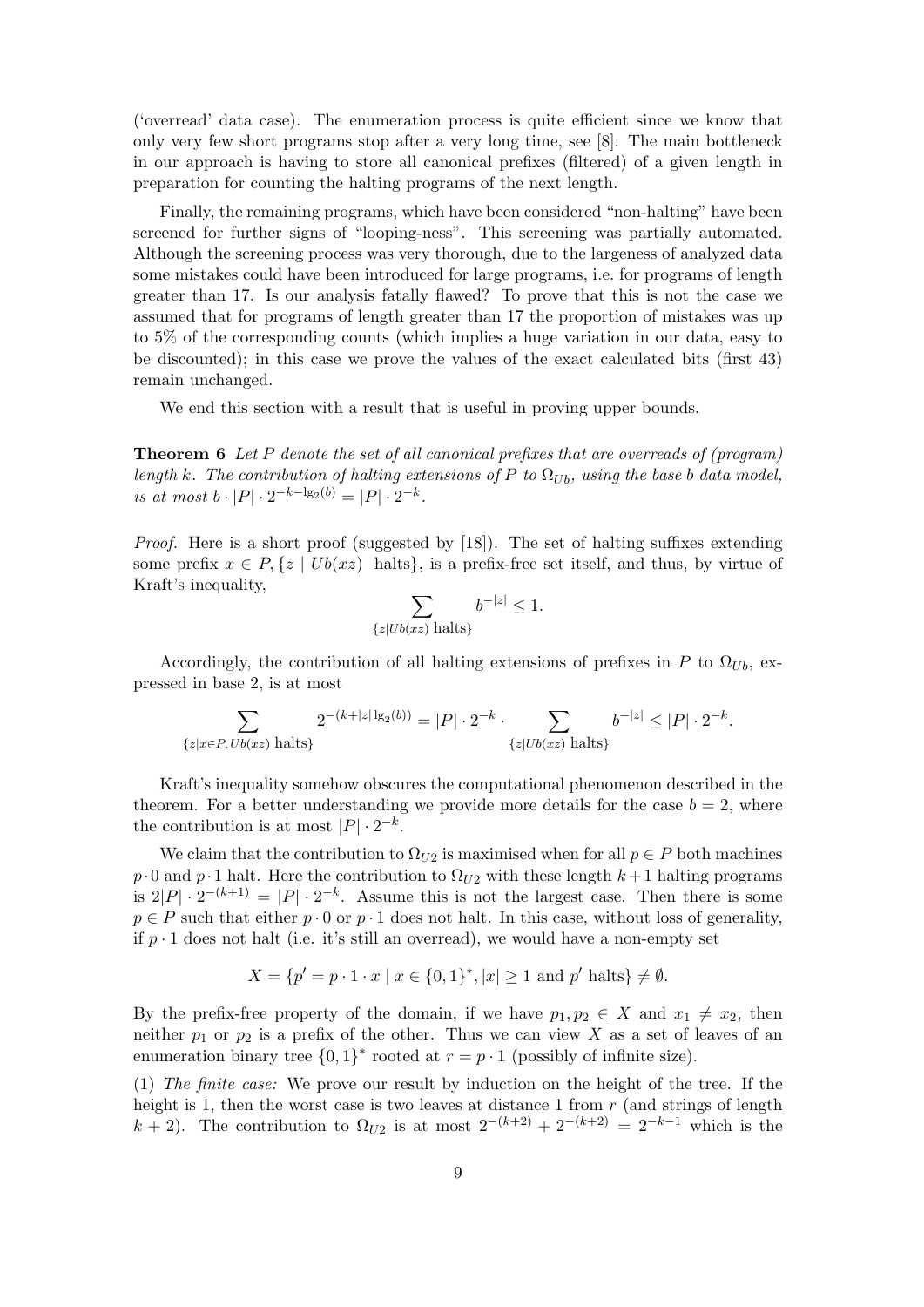same contribution as if the machine  $r$  would have halted. Now consider the case when the height is  $t > 1$ . Let  $T_1$  and  $T_2$  be the subtrees rooted at the children of r. The contribution of each subtree to  $\Omega_{U2}$  is the same as 1/2 times the contribution if each tree  $T_i$  had been rooted at r because of the distances to the leaves (i.e. program lengths are 1 bit longer). Thus, adding together both cases yields a contribution to  $\Omega_{U2}$  that is at most as if we had subtrees of height at most  $t - 1$ .

(2) The infinite case: First consider the situation where there is a halting extension for every length  $t > k + 1$ . The tree looks like an infinite path with a single pendant hanging off each internal node (to either the left or right) of this path. The amount added to  $\Omega_{U2}$  is simply

$$
\sum_{i=k+2}^{\infty} 2^{-i} = 2^{-(k+2)} \cdot \sum_{i=0}^{\infty} 2^{-i} = 2^{-k-1}.
$$

Since this is the same contribution as if the prefix machine  $r$  would have halted, the statement of the lemma is not contradicted. To complete the proof we claim that any infinite enumeration tree rooted at r can also contribute at most this sum to  $\Omega_{U2}$ . We assume that every internal node has two children, otherwise we can contract an edge and get a better tree with respect to a subtree's contribution to  $\Omega_{U2}$ . The idea is to successively modify the tree without decreasing it's "halting" contribution to  $\Omega_{U2}$ and end up with a tree isomorphic to the simple infinite caterpillar tree that we just investigated. Let  $t$  denote the smallest distance from  $r$  that have at least two leaves. If no such  $t$  exists, then we are done. If two of these leaves are siblings, then assume their internal parent node represents a halting program. (It has length one less so the contribution to  $\Omega_{U2}$  is preserved.) Otherwise, consider the roots  $r_1$  and  $r_2$  of two of these leaves at distance t from r. Swap the subtree (non-leaf child) rooted at  $r_1$  with the leaf node child rooted at  $r_2$ . All distances are still preserved in this new tree but now we can eliminate two leaf nodes (since they are now siblings). We can repeat this process until the caterpillar tree emerges.

# 5 The first 43 bits of Omega in base 16

The distribution of programs of up to 80 bits for U16 is presented in Table 1 in Appendix B. All binary strings representing programs have their length divisible by 4. In this table we do not include counts for all programs that loop, since this property was automatically detected (via a syntactical analysis) and filtered as mentioned earlier.

As a concrete example (referring entries in Table 1 in Appendix B), we have these four extendable prefixes: !a, &a, +a and =a. The first overread (at the next level) is !a% and this string combined with the seven extendable strings  $!a!, !a*, !a*, !a=$ ,  $ka, +a,$ and  $=a$ , form a complete set of eight canonical prefixes of length 12 (=  $3 \times 4$ ).

At every stage we compute a lower bound and an upper bound for  $\Omega_{U16}$  in base 16. The lower bound is easy: we just add the contributions of halting programs generated at that stage. Let  $\Omega_{U16}^k$  be the approximation of  $\Omega_{U16}$  given by the summation of all halting programs of up to  $k$  bits in length, that is,

$$
\Omega_{U16}^k = \sum_{\{|w| \le k, U16(w) \text{ halts}\}} 16^{-|w|}.
$$
 (1)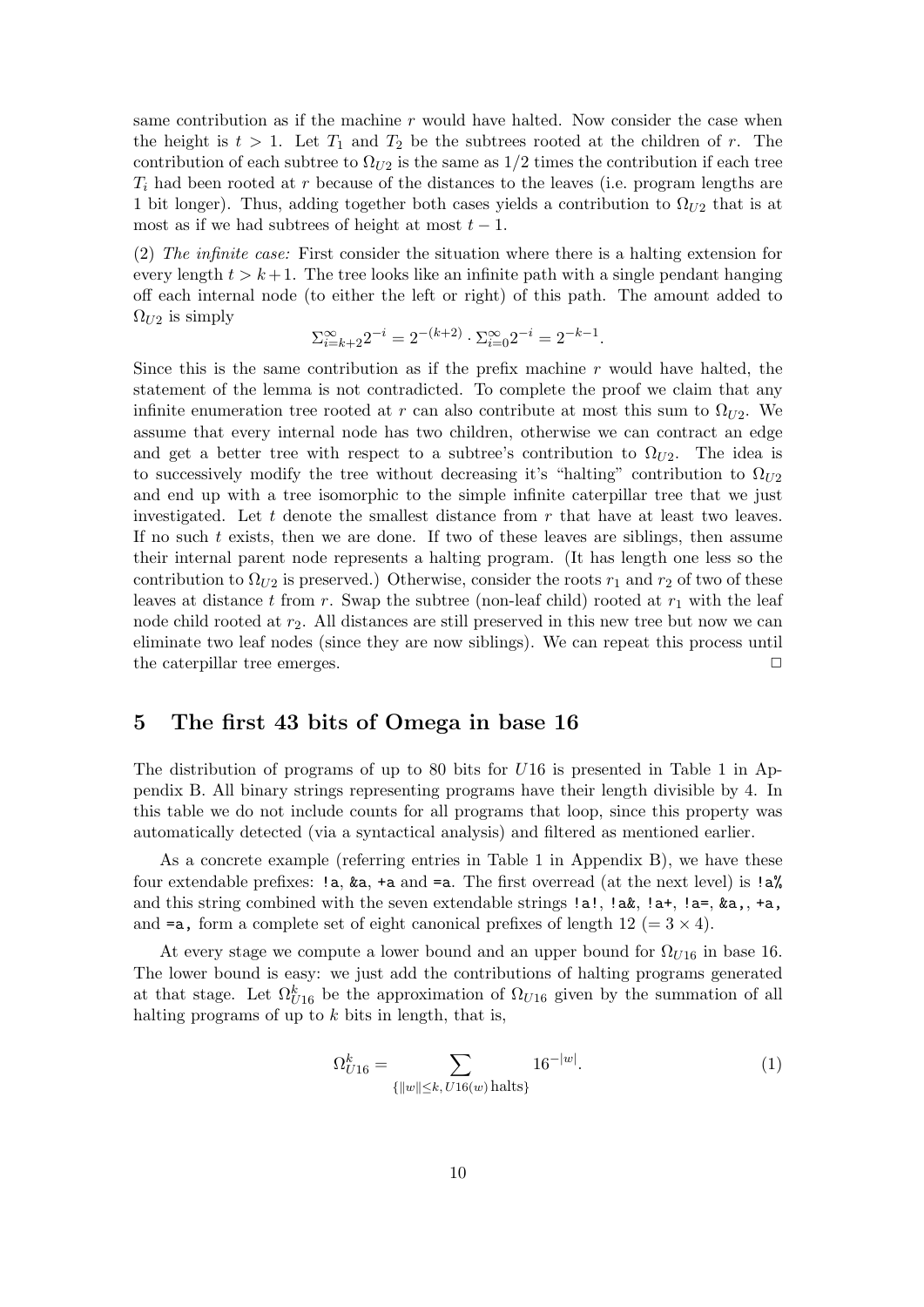In Table 1 in Appendix B we summarize the numbers of halting, looping, overhead, illegal branch and extendable programs up to data string length 20 for the base 16 model. Using the halting counts, given in the table, we obtain the following approximations:

| $\Omega_{II16}^{0} = 0.$                                             |
|----------------------------------------------------------------------|
| $\Omega_{U16}^4 = 0.0001$                                            |
| $\Omega_{II16}^{8} = 0.00010000$                                     |
| $\Omega_{U16}^{12} = 0.000100000000$                                 |
| $\Omega_{II16}^{16} = 0.0001000000010000$                            |
| $\Omega_{II16}^{20} = 0.00010000000100001000$                        |
| $\Omega_{II16}^{24} = 0.000100000001000010000100$                    |
| $\Omega_{U16}^{28} = 0.0001000000010000101001001010$                 |
| $\Omega_{U16}^{32} = 0.00010000000100001010011011110100$             |
| $\Omega_{II16}^{36} = 0.000100000001000010100111000100010100$        |
| $\Omega_{U16}^{40} = 0.000100000001000010100111011001010111010$      |
| $\Omega_{U16}^{44} = 0.00010000000100001010011101101111000110111001$ |
|                                                                      |
|                                                                      |
|                                                                      |
|                                                                      |
|                                                                      |
|                                                                      |
|                                                                      |
|                                                                      |
|                                                                      |
|                                                                      |
| 1100                                                                 |

To be able to compute the exact values of the first N bits of  $\Omega_{U16}$  we need to be able to prove upper bounds on the obtained approximations. Our strategy consists in showing that longer programs do not affect the first N bits of  $\Omega_{U16}$ . Due to our specific procedure for solving the halting problem, any halting program of length N has a prefix of length  $N-4$ . This gives an upper bound for the number of possible halting programs of length N.

Note that each halting program with non-empty data has to have at least one READ instruction.

With  $\Omega_{U16}^k$  from (1) we have:

$$
\Omega_{U16} = \sum_{U16(w) \text{ halts}} 16^{-|w|} = \Omega_{U16}^k + \sum_{\{|x|>k, U16(w) \text{ halts}\}} 16^{-|w|},
$$

so to obtain an exact approximation of order  $k$  for Omega we need to find an upper bound for the series:

$$
\sum_{\{|x||>k, U16(w) \text{ halts}\}} 16^{-|w|}.
$$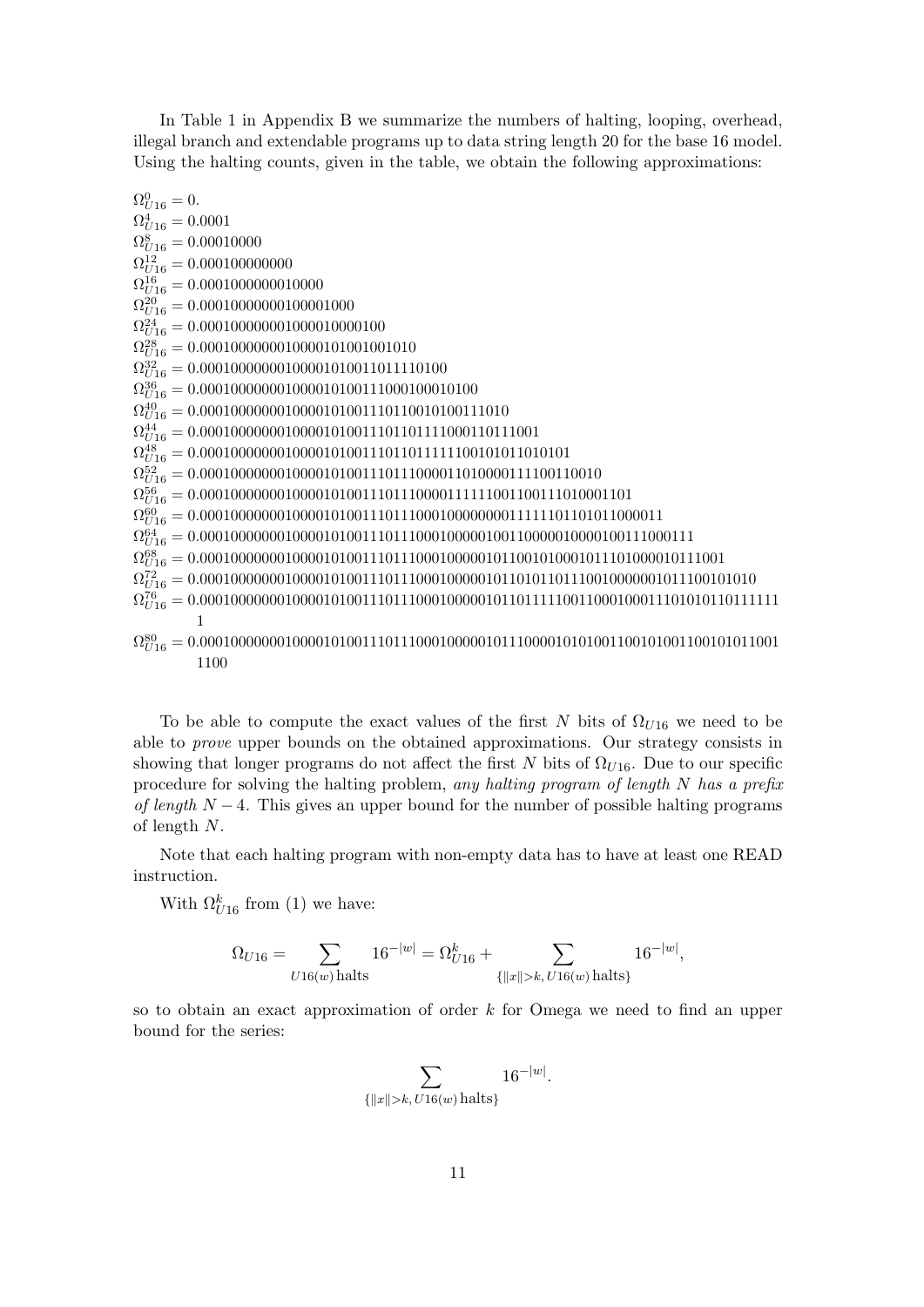The upper bound will be obtained by observing that each halting program of length greater than  $k$  has to extend an extendable prefix of length  $k$ . There are two types of extendable prefixes: those which contain HALT and those which do not contain HALT. The upper bound will be the sum between the number of halting programs extending these two types of extendable prefixes:

- if x contains HALT and we have  $M_k$  prefixes x of length k, then, in view of Theorem 6 (for  $b = 16$ ), the worst case scenario leading to a halting program is to add just one character and halt, i.e. the contribution is  $16 \cdot M_k \cdot 2^{-4k-4} = M_k \cdot 16^{-k}$ ;
- if y does not contain HALT, and we have  $N_k$  prefixes y of length k, then the worst case scenario leading to a halting program is to assume that all extensions halt with HALT, hence  $y \cdot \%$  contributes  $N_k \cdot 16^{-k-1}$ .

Consequently, our approximation of the tail series is:

$$
\sum_{\{|x|>k, U16(x) \text{ halts}\}} 16^{-|x|} \le M_k \cdot 16^{-k} + N_k \cdot 16^{-k-1} = (M_k + 16^{-1} \cdot N_k) \cdot 16^{-k}.
$$

The "tail" contribution of all programs of length greater or equal to 84 ( $M_{21}$  = 75582618484 and  $N_{21} = 1386091346$  is bounded by

$$
2^{-42} \le \sum_{\{||x\|>20, U16(x) \text{ halts}\}} 16^{-|x|}
$$
(2)  

$$
\le (75582618484 + 16^{-1} \cdot 1386091346) \cdot 16^{-20} < 2^{-43},
$$

consequently, using Table 1 in Appendix B, the lower bound is:

0.000100000001000010100111011100010000010111000010101001100101001100101011001 1100

and, in view of (2), the upper bound is:

### 0.000100000001000010100111011100010000010111010100010001001001000001001000010 00101001

In conclusion, the first 43 exact bits of  $\Omega_{U16}$  are:

#### 00010 00000 01000 01010 01110 11100 01000 00101 110

Comments. (a) Assume that the "screening process" for halting programs described in Section 4 has an unreasonable high number of mistakes at levels 18–20, say 5% of declared non-halting programs actually halt. With this "new data" the counts of halting programs in Table 1, in Appendix B, will be changed at the last levels as follows:

| $P_{\text{rograms}} +$ data string length   Number of halting programs |             |
|------------------------------------------------------------------------|-------------|
|                                                                        | 426582153   |
|                                                                        | 4506223687  |
|                                                                        | 18329694665 |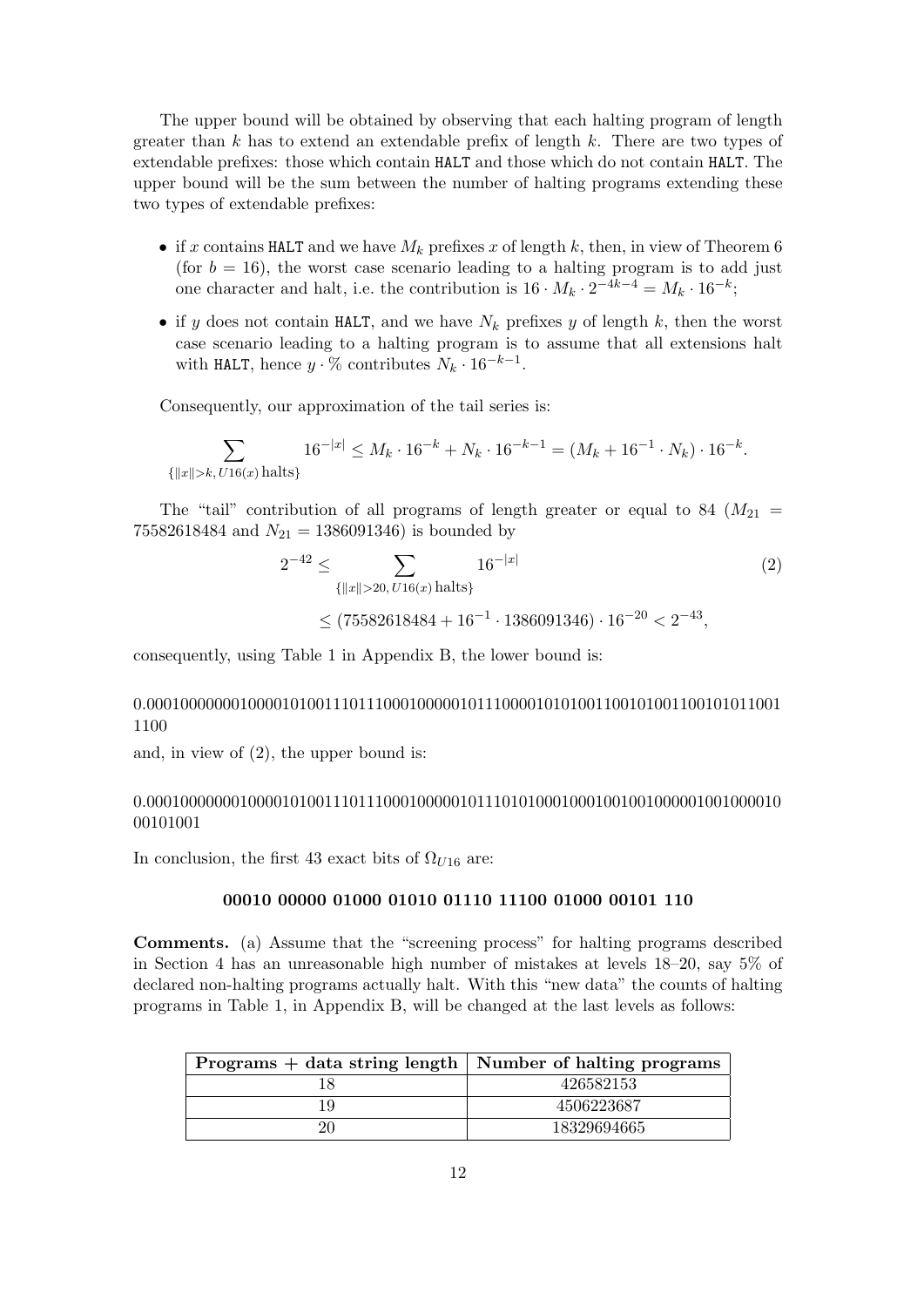Using the above approximation method we get a "new" lower bound for Omega whose first 43 are exactly the bits of  $\Omega_{U16}$ .

(b) Comparing with the model in [5], for the present more compact machine we computed more bits of its Omega number:  $43 \times 7/4 = 75.25 > 75 = 64 \times 7/4$ .

# 6 The first bits of Omega in base 2

For the base 2 model our task to compute the initial bits of  $\Omega_{U2}$  is a little harder. We have to consider all program lengths (including data) and not just those that are a multiple of 4. In Table 2, in Appendix B, we list the counts of the halting programs that we have discovered for various lengths. The bold entries (i.e. to length at most 61) in this table are exact while the other entries are just lower bounds.

Let  $\Omega_{U2}^k$  be the approximation of  $\Omega_{U2}$  given by the summation of all halting programs of up to  $k$  bits in length, that is,

$$
\Omega_{U2}^k = \sum_{\{|w| \le k, U2(w) \text{ halts}\}} 2^{-\|w\|}.
$$
\n(3)

Recall that in this case if  $U2(w)$  halts, then w is of the form  $w = x \cdot d$ , where x is a string of instructions (the last is HALT, denoted by  $\chi$ ) and d is a sequence of raw bits. The program length of w is now  $||w|| = 4|x| + |d|$ , where |x| is the number of characters in x and |d| is the length of the binary string d.

Again using these counts, we can compute (for the base 2 model) an Omega lower bound of  $\Omega_{U2}$  at each stage. The successive approximations are:

 $\Omega_{U2}^0=0.$  $\Omega_{U2}^1=0.0$  $\Omega_{U2}^2 = 0.00$  $\Omega_{U2}^{3} = 0.000$  $\Omega_{U2}^{4} = 0.0001$  $\Omega_{U2}^5 = 0.00010$  $\Omega_{U2}^6 = 0.000100$  $\Omega_{U2}^7 = 0.0001000$  $\Omega_{U2}^8 = 0.00010000$  $\Omega_{U2}^9 = 0.000100000$  $\Omega_{U2}^{10}=0.0001000000$  $\Omega_{U2}^{11} = 0.00010000000$  $\Omega_{U2}^{12} = 0.000100000000$  $\Omega_{U2}^{13} = 0.0001000000010$  $\Omega_{U2}^{14} = 0.00010000000100$  $\Omega_{U2}^{15} = 0.000100000001000$  $\Omega_{U2}^{16} = 0.0001000000010000$  $\Omega_{U2}^{17} = 0.00010000000100000$  $\Omega_{U2}^{18} = 0.000100000001000000$  $\Omega_{U2}^{19} = 0.0001000000010000000$  $\Omega_{U2}^{20} = 0.00010000000100001000$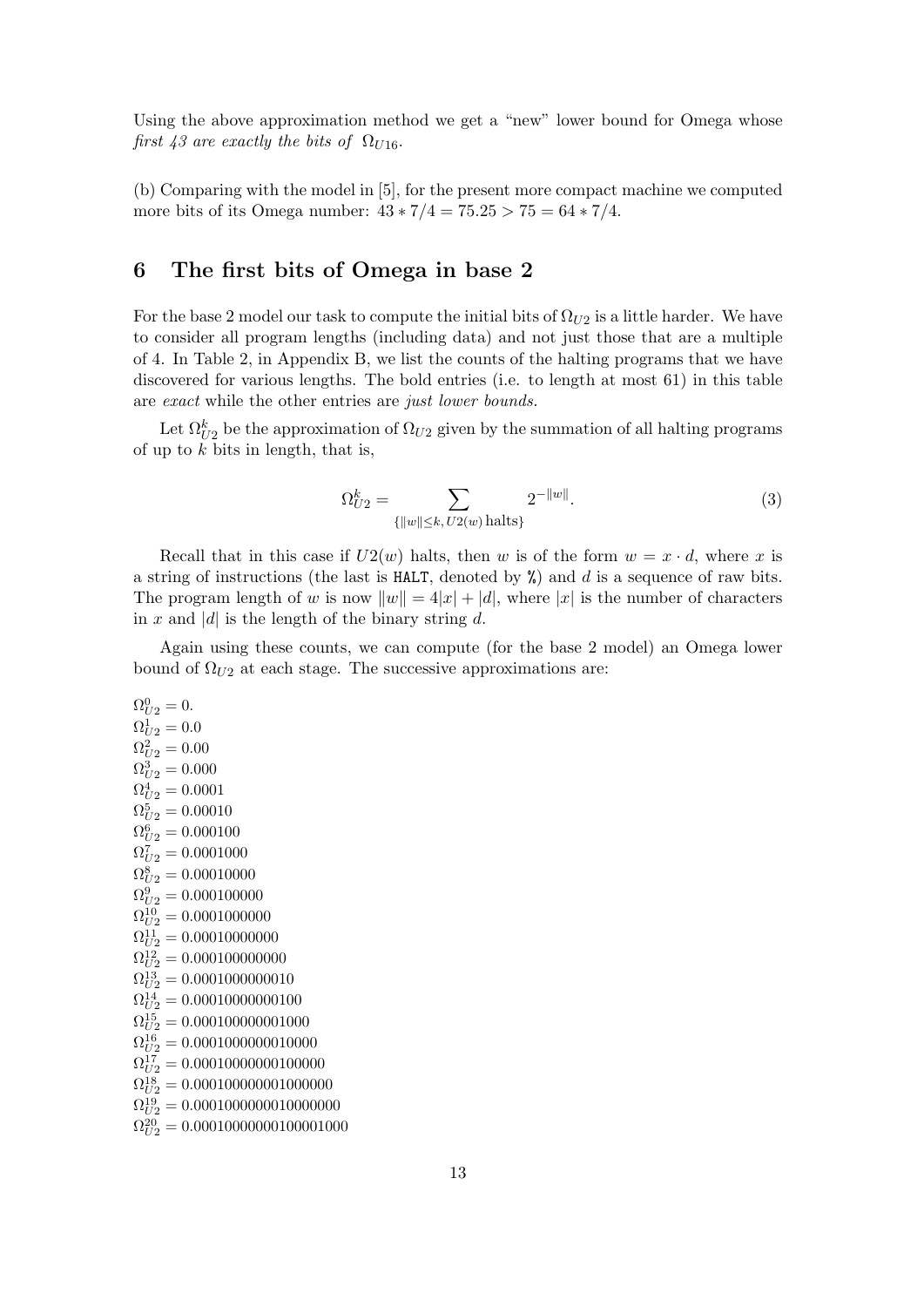| $\Omega_{U2}^{21} = 0.000100000001000010000$                                   |
|--------------------------------------------------------------------------------|
| $\Omega_{U2}^{22} = 0.0001000000010000101000$                                  |
| $\Omega_{U2}^{23} = 0.00010000000100001010000$                                 |
| $\Omega_{U2}^{24} = 0.000100000001000010100100$                                |
| $\Omega_{U2}^{25}=0.0001000000010000101001000$                                 |
| $\Omega_{U2}^{26} = 0.00010000000100001010010000$                              |
| $\Omega_{U2}^{27} = 0.000100000001000010100100000$                             |
| $\Omega_{U2}^{28} = 0.0001000000010000101001001010$                            |
| $\Omega_{II2}^{29} = 0.00010000000100001010011011100$                          |
| $\Omega_{U2}^{30} = 0.000100000001000010100110111000$                          |
| $\Omega_{U2}^{31} = 0.0001000000010000101001110011000$                         |
| $\Omega_{U2}^{32} = 0.00010000000100001010011101000100$                        |
| $\Omega_{U2}^{33} = 0.000100000001000010100111010101000$                       |
| $\Omega_{U2}^{34} = 0.0001000000010000101001110101010000$                      |
| $\Omega_{U2}^{35} = 0.00010000000100001010011101010100000$                     |
| $\Omega_{U2}^{36} = 0.000100000001000010100111011000010100$                    |
| $\Omega_{U2}^{37} = 0.0001000000010000101001110110010000010$                   |
| $\Omega_{U2}^{38} = 0.00010000000100001010011101101101100101$                  |
| $\Omega_{U2}^{39} = 0.000100000001000010100111011011011010011$                 |
|                                                                                |
|                                                                                |
|                                                                                |
| $\Omega_{U2}^{43} = 0.0001000000010000101001110111000000010110111$             |
| $\Omega_{U2}^{44} = 0.00010000000100001010011101110000001111001000$            |
|                                                                                |
|                                                                                |
|                                                                                |
|                                                                                |
|                                                                                |
|                                                                                |
|                                                                                |
|                                                                                |
|                                                                                |
|                                                                                |
| $\Omega_{U2}^{55} = 0.0001000000010000101001110111000011111000100100011011001$ |
|                                                                                |
|                                                                                |
|                                                                                |
|                                                                                |
|                                                                                |
|                                                                                |

The following lower bound approximations  $\Omega_{U2}^{< j}$  incorporate the counts of those register machine programs of length  $j$  which we know that halt. Due to the large number of prefixes we did not extend some of the prefixes when the string length was more than 30 or when the program+data length was more than 80.

Ω <62 <sup>U</sup><sup>2</sup> = 0.00010000000100001010011101110000111110100011010011101110110101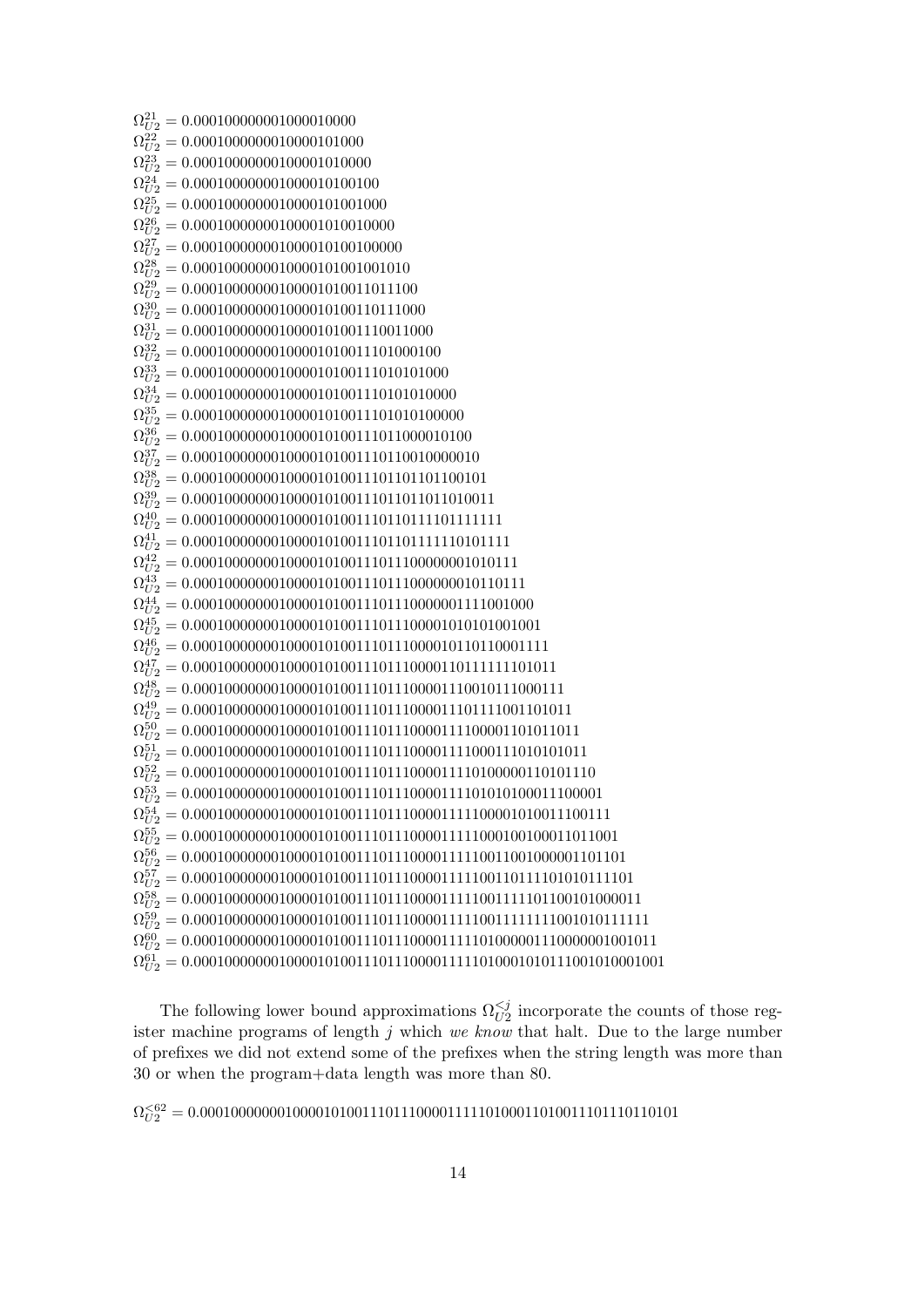Ω <63 <sup>U</sup><sup>2</sup> = 0.000100000001000010100111011100001111101001001001001011101100001 Ω <64 <sup>U</sup><sup>2</sup> = 0.0001000000010000101001110111000011111010010011010011001000111010 Ω <65 <sup>U</sup><sup>2</sup> = 0.00010000000100001010011101110000111110100101001110001100111011100 Ω <66 <sup>U</sup><sup>2</sup> = 0.000100000001000010100111011100001111101001010101001111000010100001 Ω <67 <sup>U</sup><sup>2</sup> = 0.0001000000010000101001110111000011111010010101101100110000100100001 Ω <68 <sup>U</sup><sup>2</sup> = 0.00010000000100001010011101110000111110100101011110010000110011101000 Ω <69 <sup>U</sup><sup>2</sup> = 0.000100000001000010100111011100001111101001011000001001111001000010011 Ω <70 <sup>U</sup><sup>2</sup> = 0.0001000000010000101001110111000011111010010110010111010100001011110110  $\Omega_{\rm D}^{\leq}$ <71 <sup>U</sup><sup>2</sup> = 0.00010000000100001010011101110000111110100101100110111001000101111011101 Ω <72 <sup>U</sup><sup>2</sup> = 0.000100000001000010100111011100001111101001011010010110001011110101100001 Ω <73 <sup>U</sup><sup>2</sup> = 0.0001000000010000101001110111000011111010010110101000011100111000011111010 Ω <74 <sup>U</sup><sup>2</sup> = 0.00010000000100001010011101110000111110100101101010110110101001100001010100 Ω <75 <sup>U</sup><sup>2</sup> = 0.000100000001000010100111011100001111101001011010101111111100110011101110110 Ω <76 <sup>U</sup><sup>2</sup> = 0.000100000001000010100111011100001111101001011010110011100010110101010000011 1 Ω <77 <sup>U</sup><sup>2</sup> = 0.000100000001000010100111011100001111101001011010110100010111011110101000101 11 Ω <78 <sup>U</sup><sup>2</sup> = 0.000100000001000010100111011100001111101001011010110100111100110000110111000 000 Ω <79 <sup>U</sup><sup>2</sup> = 0.000100000001000010100111011100001111101001011010110101010100100011001111111 1010 Ω <80 <sup>U</sup><sup>2</sup> = 0.000100000001000010100111011100001111101001011010110101100101111101011011010 10010 Ω <81 <sup>U</sup><sup>2</sup> = 0.000100000001000010100111011100001111101001011010110101101011100101110000100 001101

- Ω <82 <sup>U</sup><sup>2</sup> = 0.000100000001000010100111011100001111101001011010110101101011101101110111101 1100111
- Ω <83 <sup>U</sup><sup>2</sup> = 0.000100000001000010100111011100001111101001011010110101101011110100100101010 00011010
- Ω <84 <sup>U</sup><sup>2</sup> = 0.000100000001000010100111011100001111101001011010110101101100001011011000011 110010000

We now explain how we calculated an upper bound for  $\Omega_{U2}$ . We will slightly change the strategy used for the base 16 model because in the base 2 model there are too many programs to generate. To make the process feasible we will apply several times Theorem 6 for various sets of canonical prefixes (grouped by program+data length sizes) which will be aggregated into a final upper bound.

As in the base 16 model there are two types of extendable prefixes: those which contain HALT and those which do not contain HALT. The upper bound will be obtained by summing the potential halting programs that can occur by extending these two types of extendable prefixes. Using a similar analysis as in base 16 model, if we have  $M_k$ canonical prefixes of length k which contain HALT and  $N_k$  prefixes of length k which do not contain HALT, then an upper bound for the tail series:

$$
\sum_{\{|x||>k, U2(w) \text{ halts}\}} 2^{-||w||} = \Omega_{U2} - \Omega_{U2}^k
$$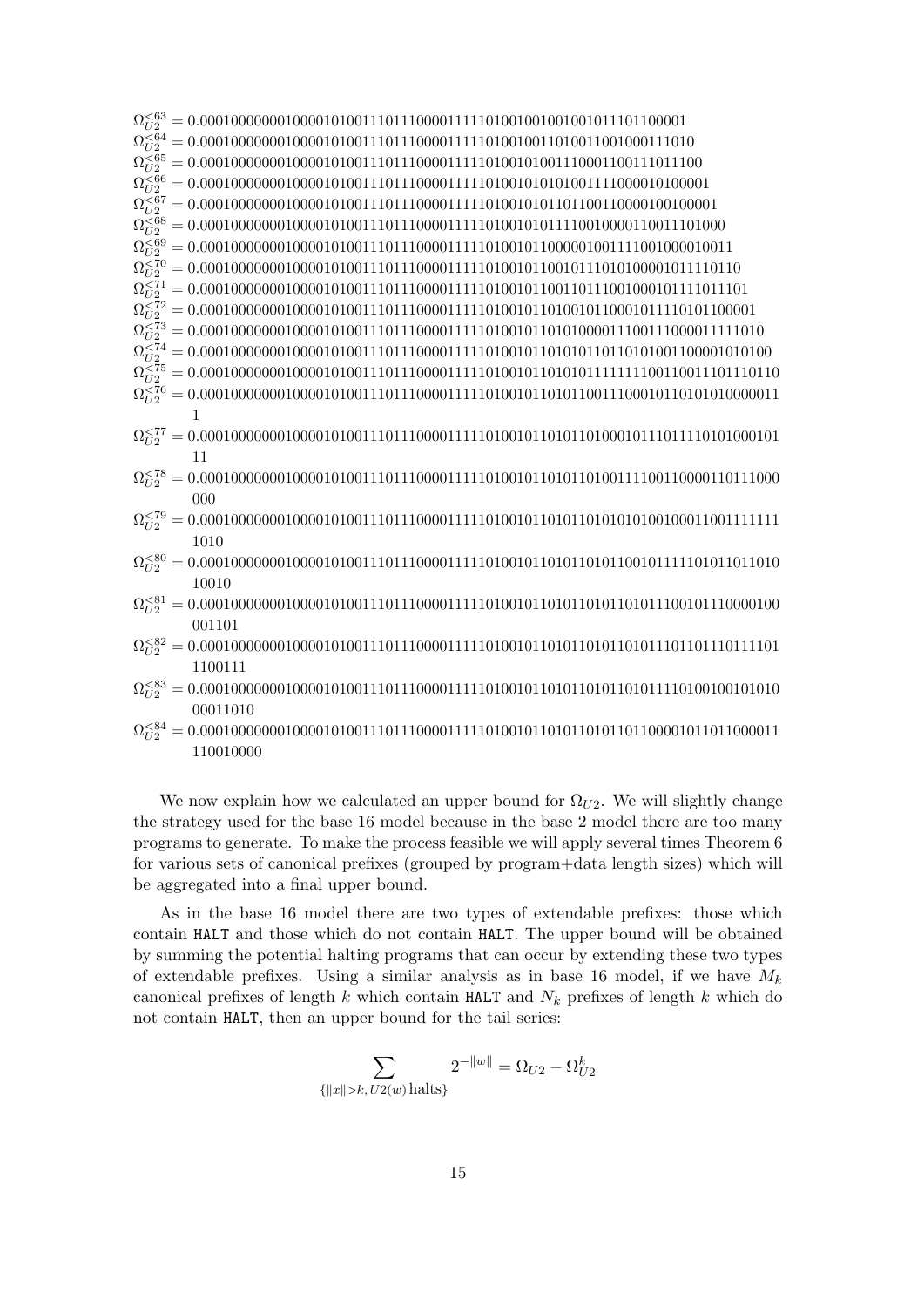is

$$
2 \cdot M_k \cdot 2^{-k-1} + 1 \cdot N_k \cdot 2^{-k-4} = M_k \cdot 2^{-k} + N_k \cdot 2^{-k-4}.
$$
 (4)

The computation is feasible for extendable prefixes that do not contain HALT till  $k = 80$ : we have obtained  $N_{80} = 550974535$ , so these prefixes contribute with  $N_{80} \cdot 2^{-84}$  $550974535 \cdot 2^{-84}.$ 

Next we consider the overread prefixes, i.e. prefixes which contain HALT. Ideally, we would have computed  $M_{80}$ , so the upper bound would have been  $M_{80} \cdot 2^{-80} + N_{80} \cdot 2^{-84}$ . Unfortunately, in the base 2 case we did not reach  $M_{80}$ , hence we have a set of nonextended prefixes of different program lengths. Still, by iterating Theorem 6, we still get an upper bound considering where the remaining prefixes have lengths 61, 67, 73, 76, 79, 81 or 84. More precisely, instead of  $M_{80} \cdot 2^{-80}$  we use the bound  $M'_{61} \cdot 2^{-61} + M'_{67}$ .  $2^{-67} + M_{73}' \cdot 2^{-73} + M_{76}' \cdot 2^{-76} + M_{79}' \cdot 2^{-79} + M_{81}' \cdot 2^{-81} + M_{84}' \cdot 2^{-84}$ . Here  $M_j'$ , represents the count of the non-extended prefixes of length  $j$ . These counts are listed below:

| <b>Program+data length</b> $(j)$ | M'.        |
|----------------------------------|------------|
| 61                               | 10         |
| 67                               | 8745008    |
| 73                               | 891868952  |
| 76                               | 37749002   |
| 79                               | 2587456080 |
| 81                               | 921721461  |
|                                  | 149028029  |

A concrete example is  $M'_{61}$  representing just these 10 overread prefixes (program+data lengths are  $4 * 9 + 25 = 61$  bits):

It is interesting to note that 9 of these 10 prefixes can extend to either a halt or an overread (repeatedly). These enumeration trees are isomorphic to the caterpillar trees discussed in the proof of Theorem 6. So we saved a bit of computation by not extending them (which we could have done much earlier). The other/last case always extends to a loop or an overread<sup>4</sup>.

An upper bound for  $\Omega_{U2}$  is now obtained by adding a "tail" of potential halting programs, by iterating Theorem 6, to our best lower bound:

$$
\Omega_{U2} \le \Omega_{U2}^{< 84} + N_{80} \cdot 2^{-84} + \sum_{i=1}^{\infty} M'_i \cdot 2^{-i}.
$$

The value of  $M_i'$  is 0 for all but a finite number of cases; moreover, the set of lengths  $\{61, 67, 73, 76, 79, 81, 84\}$  accounts for all possible extensions (of data) of these prefixes that halt.

<sup>&</sup>lt;sup>4</sup>Thus, we could set  $M'_{61} = 9$ , since this particular prefix never extends to a halting program.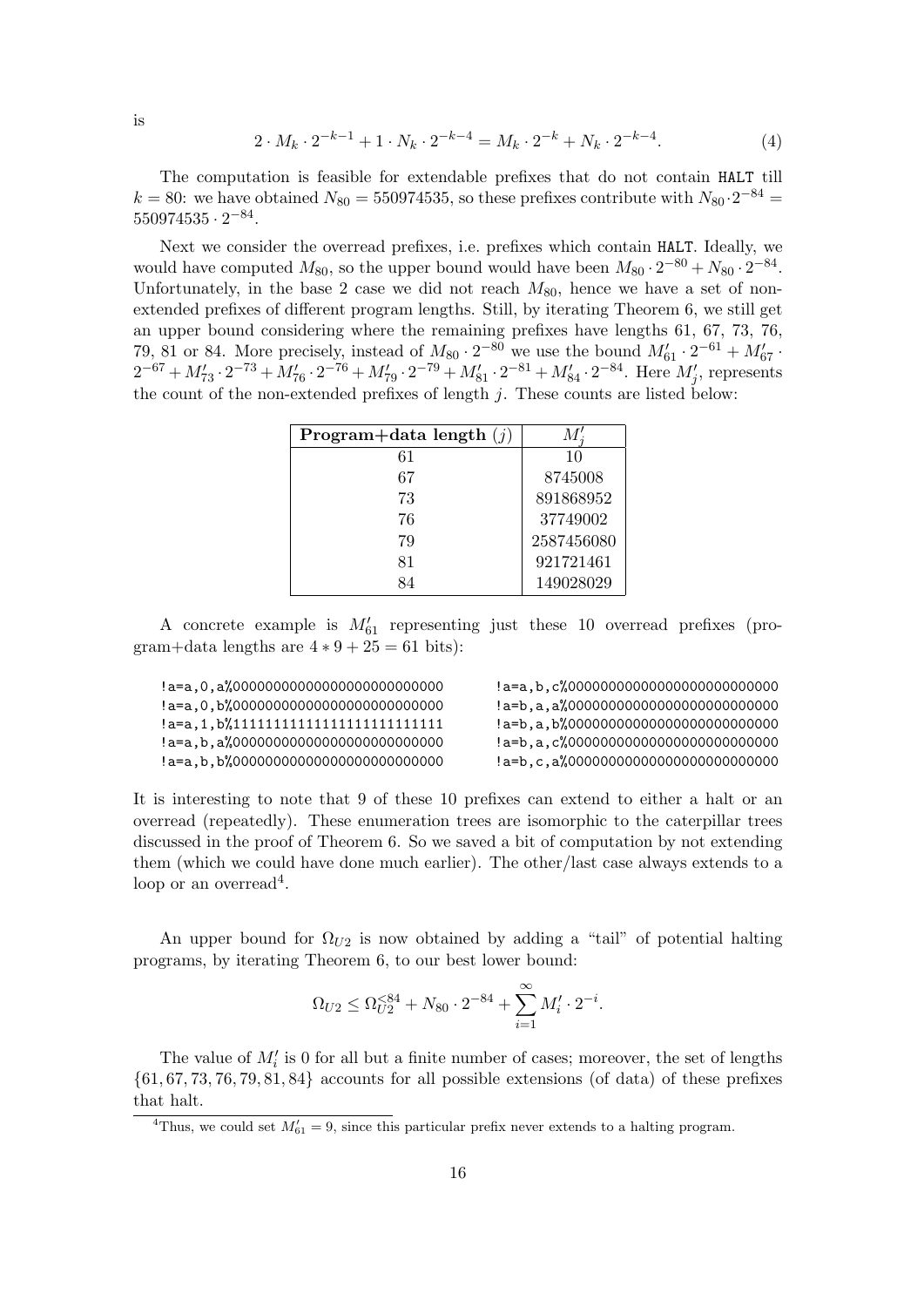Indeed, we just look at the set of overread programs that we did not extend. The enumeration tree has a finite height, so from the definition of  $M_i'$ , the set of overread prefixes (that were not extended) fall into at most a finite number of  $M_i' > 0$  cases.

If a program halts, then it must be in *exactly one* of these three cases:

- 1. It has been enumerated and counted (i.e. its size is at most 80),
- 2. It is an extension of one of the  $N_i$  prefixes without HALT (i.e. its size is at least 84), or
- 3. It has a prefix that is in (at most) one of the non-extended overread sets (i.e. its size is at least 62).

There are no other cases. Let  $O_i$  denote the overread set corresponding to  $M'_i$ . We also know there does not exist  $x \in O_i$  and  $y \in O_j$ ,  $i \neq j$ , such that x is a prefix of y: this follows from our lexicographic enumeration procedure over  $\Sigma_{16}$ . Consequently, tallying the contribution of each of these three cases we have:

$$
\Omega_{U2} \leq \Omega_{U2}^{<84} + N_{80} \cdot 2^{-84} + M_{61}' \cdot 2^{-61} + M_{67}' \cdot 2^{-67} + M_{73}' \cdot 2^{-73}
$$

$$
+ M_{76}' \cdot 2^{-76} + M_{79}' \cdot 2^{-79} + M_{81}' \cdot 2^{-81} + M_{84}' \cdot 2^{-84}.
$$

Thus evaluating this formula we get an upper bound. (Implicit in Theorem 6 we assume, for the worst, that all canonical prefixes extend to a halting program of length at most 85.)

### Ω 85 U2 (ub) = 0.0001000000010000101001110111000011111010100001111001000000001011000110100 000001111000.

After comparing with our earlier lower bound we conclude that we have calculated the 40 exact bits (underlined below):

#### Ω 84 U2 (lb) = 0.00010000000100001010011101110000111110100101101011010110110000101101100 0011110010000.

that is, the first exact 40 bits of  $\Omega_{U2}$  are

#### 00010 00000 01000 01010 01110 11100 00111 11010

Finally, let us observe that stopping our computation at level 60 would give us  $M_{60} = 486283, N_{60} = 2764738$ . As expected, the resulting upper bound is less exact than the upper bound previously obtained, but using the formula (4) we still get 40 exact bits of  $\Omega_{U2}$ .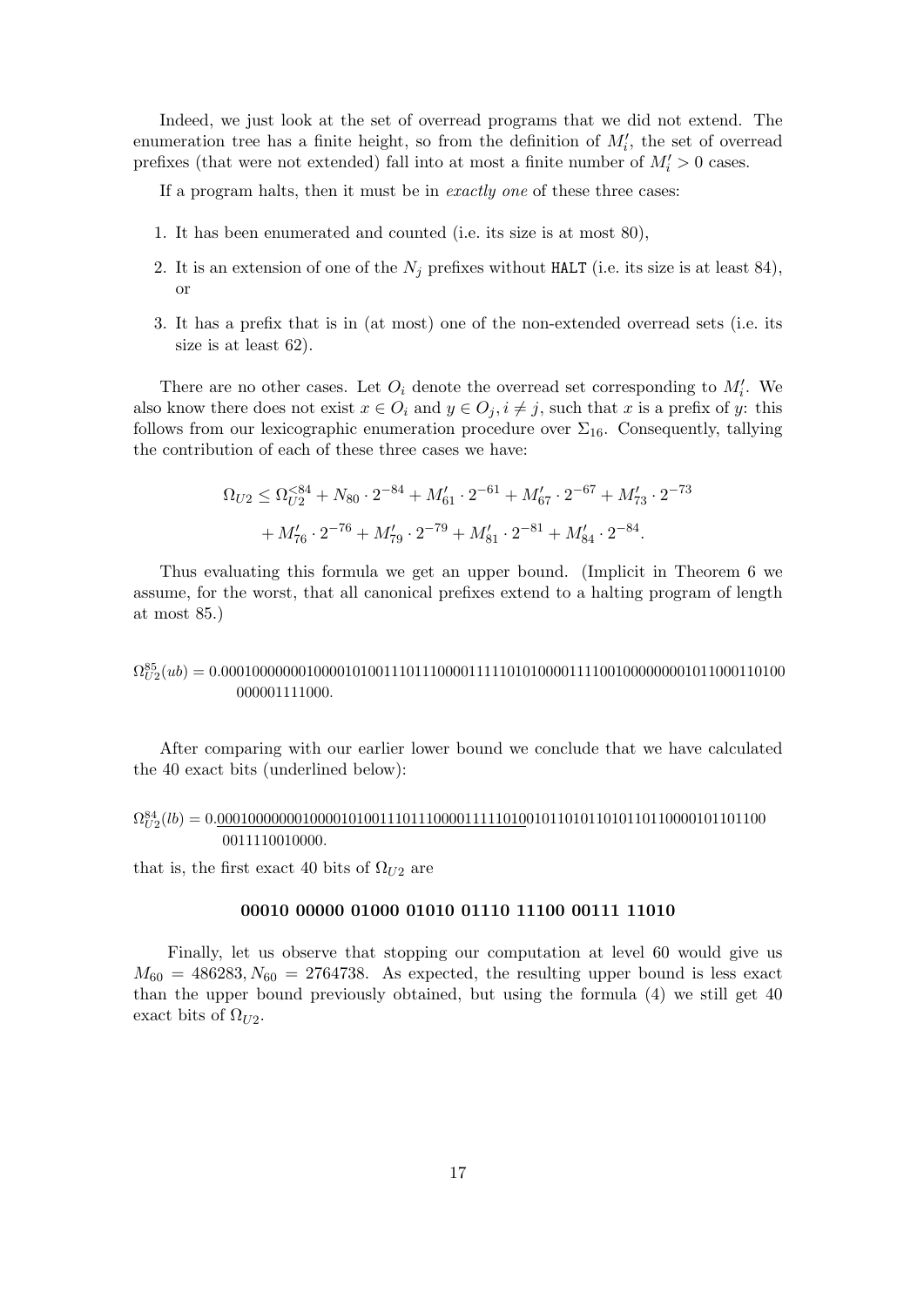# 7 Final comments

From the results of two previous sections we can conclude, as expected, that the two models (base 16 and base 2) of our compact register machine yield different Omegas. We also observe that the semantics of the READ instruction getting 4 bits at a time (instead of 1) allows for more short programs to halt. However, we are not advocating the use of one particular model over the other. The base 2 model is more flexible in allowing any length of data—not just a multiple of 4 bits, which is more in line with modern computer architectures having bytes being the smallest unit of storage for a program. The encoding of data is paramount (base 2 vs. base 16): one can see that  $\Omega_{U16} \neq \Omega_{U2}$ .

In connection with our time-bounded simulation, one would naturally want to know the shortest program that halts with more than 1000 branches. Why? For example, if this program is larger than 80 bits, then all of our looping programs (in both base models) never halt. One such short program is given below, with instruction labels given above the operators:

> 0 1 2 3 4 5 6 &a,111111111&b,1&c,110+d,1=a,d,c=a,a,b%

This program has length 156 bits (39 characters). We can reduce this by 12 bits if we are using the base 16 register machine (replace the instruction &c,110 with !c and add one character/nibble of data that has value 6). The authors are interested in knowing if there are any shorter programs.

Finally, one method for improving our upper bound (and possibly an easy way to yield more exact bits known) is to consider more closely the tail of the  $N_k$  prefixes that do not contain HALT. Our analysis ignored the syntactical properties of valid register machine programs and just assumed every prefix string can be extended to a halting program by appending 4 bits. However, the halt instruction % may only appear after a complete (preceding) instruction has been well specified with its operator and operand arguments. In fact, by a simple probabilistic observation, it is easy to see that at most 1/4 of prefixes have their last instruction well-specified with all required operands. The authors suspect that a more detailed analysis of the syntax of valid programs might provide us one more known bit by lowering the contribution to Omega of this tail by a factor of  $1/2$ .

# Acknowledgement

We thank Ivy Jiang and Simona Mancas who helped us write (and debug) preliminary versions of the Java simulator for the register machine language(s) described here. We are grateful to Greg Chaitin and John Tromp for valuable criticism and comments which improved this paper.

# References

[1] C. S. Calude. Information and Randomness: An Algorithmic Perspective, 2nd Edition, Revised and Extended, Springer Verlag, Berlin, 2002.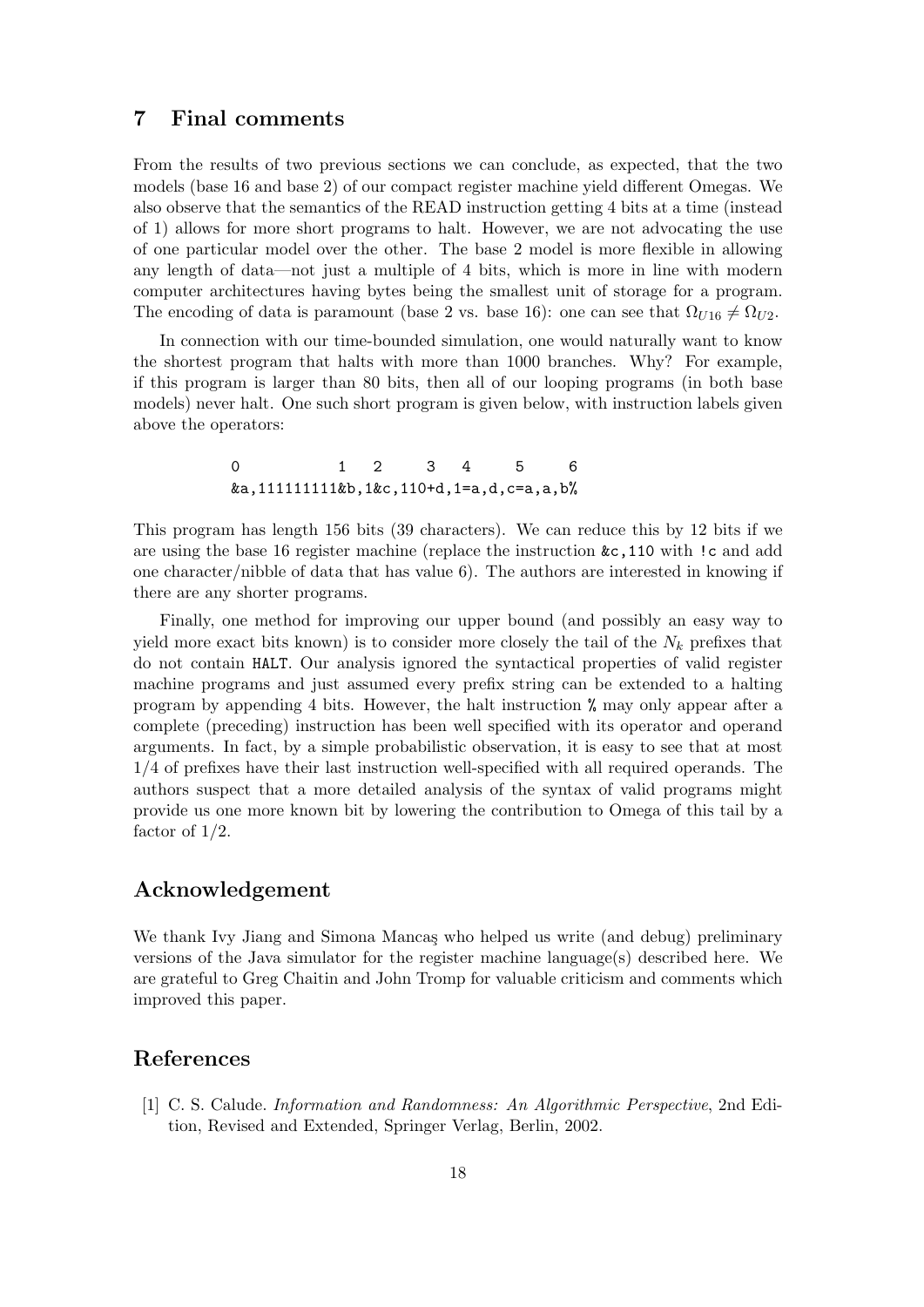- [2] C. S. Calude. A characterization of c.e. random reals, Theoret. Comput. Sci. 271 (2002), 3–14.
- [3] C. S. Calude. Chaitin  $\Omega$  numbers, Solovay machines and incompleteness, Theoret. Comput. Sci. 284 (2002), 269–277.
- [4] C. S. Calude, Elena Calude, M. J. Dinneen. A new measure of the difficulty of problems, Journal for Multiple-Valued Logic and Soft Computing 10 (2006), 1–21.
- [5] C. S. Calude, M. J. Dinneen and C.-K. Shu. Computing a glimpse of randomness, Experimental Mathematics 11, 2 (2002), 369–378.
- [6] C. Calude, H. Jürgensen. Randomness as an invariant for number representations, in H. Maurer, J. Karhumäki, G. Rozenberg (eds.). Results and Trends in Theoretical Computer Science, Springer-Verlag, Berlin, 1994, 44–66.
- [7] C. S. Calude, P. Hertling, B. Khoussainov, Y. Wang. Recursively enumerable reals and Chaitin  $\Omega$  numbers, *Theoret. Comput. Sci.* 255 (2001), 125–149.
- [8] C. S. Calude, M. A. Stay. Most Programs Stop Quickly or Never Halt, CDMTCS Research Report 284, 2006.
- [9] G. J. Chaitin. A theory of program size formally identical to information theory, J. Assoc. Comput. Mach. 22 (1975), 329–340.
- [10] G. J. Chaitin. Algorithmic Information Theory, Cambridge University Press, Cambridge, 1987. (third printing 1990)
- [11] G. J. Chaitin. The Limits of Mathematics, Springer-Verlag, Singapore, 1997.
- [12] P. Hertling, K. Weihrauch. Randomness spaces, in K. G. Larsen, S. Skyum, and G. Winskel (eds.). Automata, Languages and Programming, Proceedings of the 25th International Colloquium, ICALP'98 (Aalborg, Denmark), Springer-Verlag, Berlin, 1998, 796–807.
- [13] A. Kučera, T. A. Slaman. Randomness and recursive enumerability, SIAM J. Comput. 31, 1 (2001), 199–211.
- [14] P. Odifreddi. Classical Recursion Theory, North-Holland, Amsterdam, Vol.1, 1989, Vol. 2, 1999.
- [15] R. I. Soare. Recursively Enumerable Sets and Degrees, Springer-Verlag, Berlin, 1987.
- [16] R. M. Solovay. A version of  $\Omega$  for which ZFC can not predict a single bit, in C.S. Calude, G. Păun (eds.). Finite Versus Infinite. Contributions to an Eternal Dilemma, Springer-Verlag, London, 2000, 323-334.
- [17] L. Staiger. The Kolmogorov complexity of real numbers, in G. Ciobanu and Gh. Păun (eds.). Proc. Fundamentals of Computation Theory, Lecture Notes in Comput. Sci. No. 1684, Springer-Verlag, Berlin, 1999, 536–546.
- [18] J. Tromp. Email to C. Calude, 21 December 2006.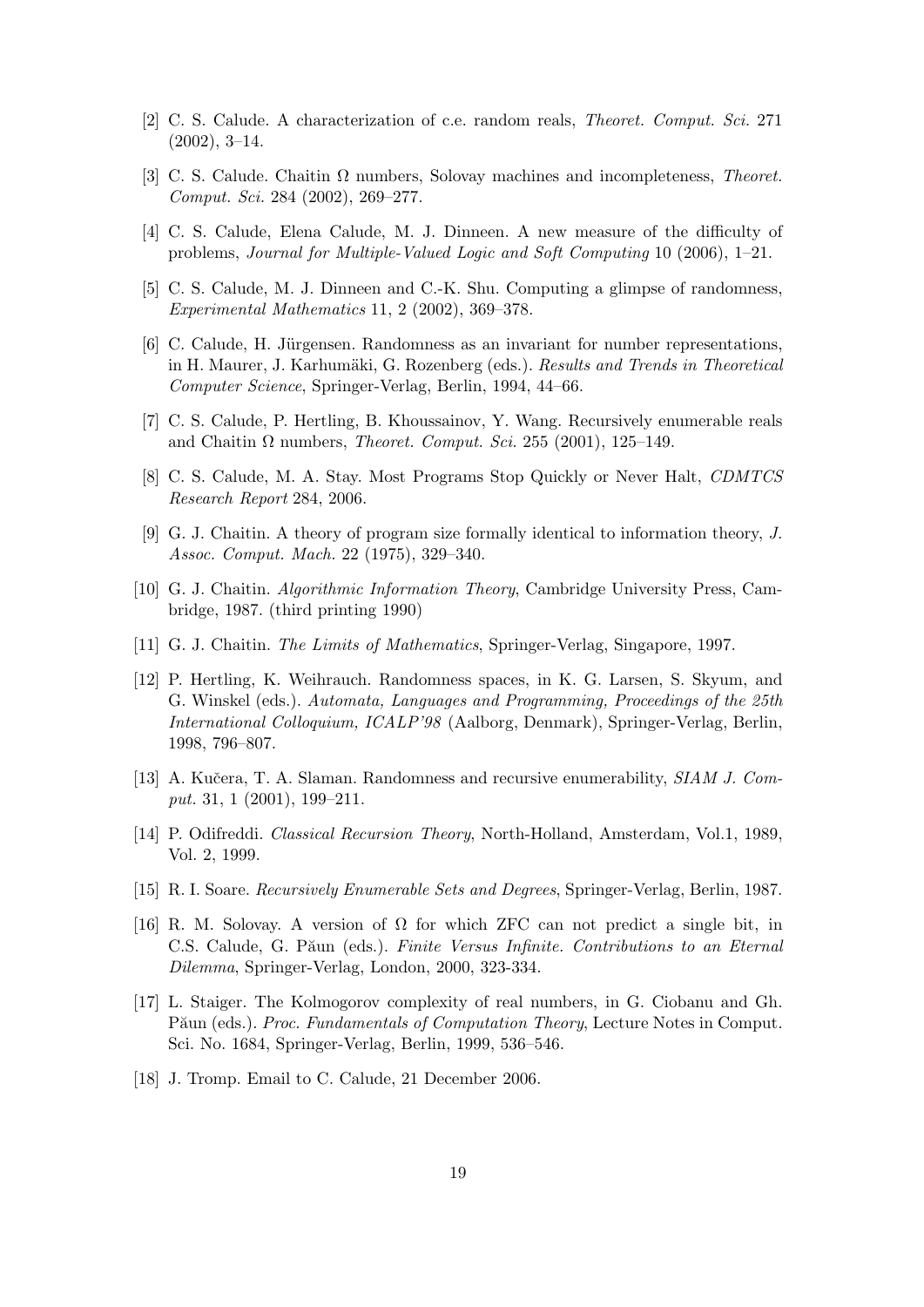# Appendix

# A Some details about the computation process

The source-code for our register machine simulator (written in Java) that we used to compute the first bits of the two Omegas is available for download at ftp://ftp.cs. auckland.ac.nz/pub/research/CDMTCS/Omega.

Our computational process was pretty much automated with the use of shell scripts. For example, we used the following bash script to classify register machines at each new level.

#!/bin/bash

```
i=$*
echo extending len=$i
java -cp Java_Progs -Xmx2000M EnumOverread overread.$i
rm runnable
cp overread overread.$((i+1))
mkdir -p $((i+1))/overread/*
mv halt loop extendable underread overread illegalbranch $((i+1))/overread
gzip -f -q $((i+1))/overread/*
java -cp Java_Progs -Xmx2000M Enumerate extendable.$i
rm runnable
cp extendable extendable.$((i+1))
mkdir -p $((i+1))/extendable/*
mv halt loop extendable underread overread illegalbranch $((i+1))/extendable
gzip -f -q ((i+1))/extendable/*
```
In the above script, we extend the two types of canonical prefixes, ones with halt (overread) and ones without (extendable), and store the compressed results of the simulator in directories that are named to correspond to the current level  $i$ . Both the programs Enumerate and EnumOverread call the register machine simulator on each of their generated strings. In the case of EnumOverread we do not need to (re)check the syntax of the generated strings since we are just adding more data.

To extract register machine programs of a given length for the base 2 model we used the following simple perl script. (For the base 16 model we just multiply the string length by 4.)

```
#!/usr/bin/perl
$good = $ARGV[0];while (\langle \rangle) # this file is named in $ARGV[1]
{
```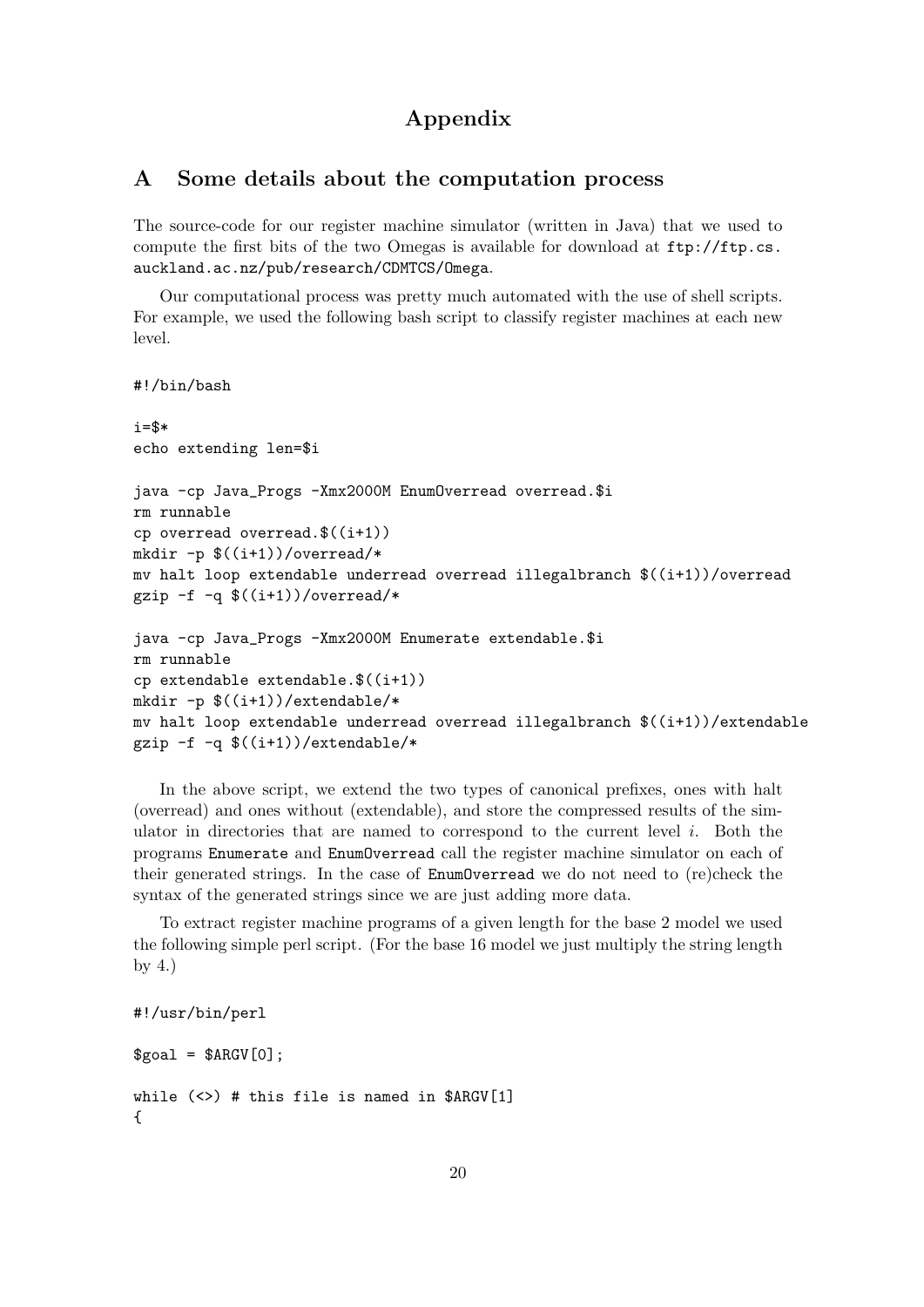```
if \left(\frac{1}{2}, \frac{1}{2}\right)(.*) # program has data
  {
    $prog = $1;\text{\$data = $2$};$pdlen = 4*length($prog)+length($data);
    print $prog.$data,"\n" if ($pdlen == $goal);
  }
  else \qquad # program has no data
  {
    chomp $_;
    $prog = $_.;$pdlen = 4*length($prog);print $prog,"\n" if ($pdlen == $goal);
  }
}
```
Finally, we used the following program to produce an Omega lower bound from a list of halting counts.

```
import java.io.*;
import java.util.*;
import java.math.BigInteger;
class approx
{
public static void main(String[] argv) throws IOException
 \mathcal{A}BufferedReader in = new BufferedReader(new InputStreamReader(System.in));
  PrintWriter out = new PrintWriter(System.out);
   int maxlen = Integer.parseInt( in.readLine() );
  BigInteger total = new BigInteger("1");
   for (int i=1; i<=maxlen; i++){
    String line = in.readLine();
    StringTokenizer tokens = new StringTokenizer(line);
    int len = Integer.parseInt(tokens.nextToken());
    System.out.print("Omega_"+len+" = 0.");
    BigInteger num = new BigInteger(tokens.nextToken());
    total = total.shiftLeft(1);total = total.add(num);
    System.out.println(total.toString(2).substring(1));
   }
}
}
```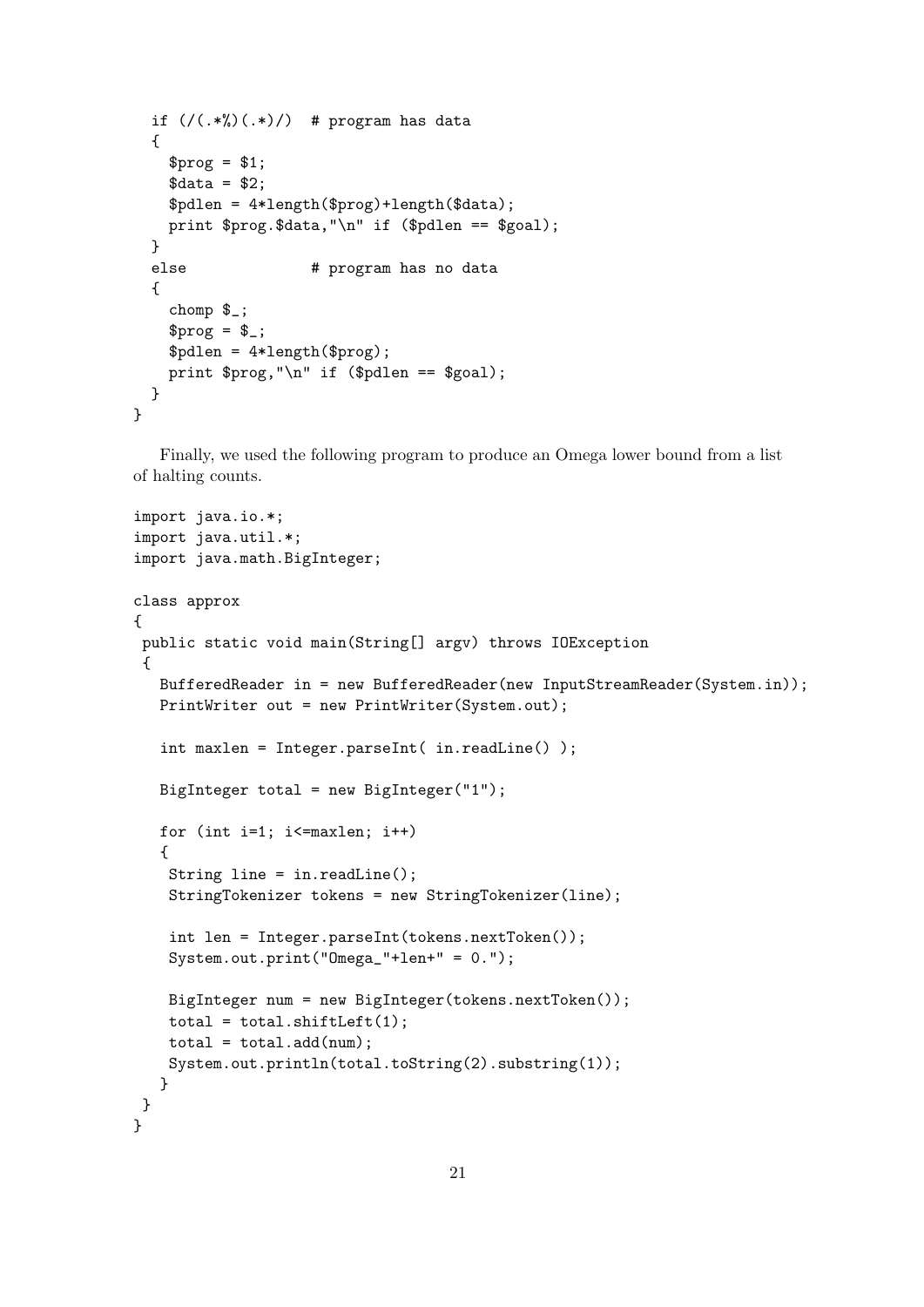# B Data

| $Program +$    | Number of      | Number of        | Number of        | Number of        | Number of      |
|----------------|----------------|------------------|------------------|------------------|----------------|
| data length    | halting        | looping          | overread         | illegal branch   | extendable     |
| $\theta$       | $\theta$       | $\Omega$         | $\overline{0}$   | $\boldsymbol{0}$ | $\theta$       |
| $\mathbf{1}$   | 1              | $\theta$         | $\overline{0}$   | $\overline{0}$   | $\overline{0}$ |
| $\sqrt{2}$     | $\overline{0}$ | $\theta$         | $\boldsymbol{0}$ | $\boldsymbol{0}$ | $\overline{4}$ |
| 3              | $\theta$       | $\boldsymbol{0}$ | $\mathbf 1$      | $\overline{0}$   | $\overline{7}$ |
| $\overline{4}$ | 16             | $\theta$         | $\overline{0}$   | $\overline{0}$   | 20             |
| 5              | 8              | $\theta$         | $\overline{2}$   | $\overline{0}$   | 56             |
| $\,6\,$        | $\overline{4}$ | $\theta$         | 32               | $\overline{0}$   | 158            |
| 7              | 522            | $\overline{0}$   | 41               | $\overline{0}$   | 358            |
| 8              | 596            | $\theta$         | 96               | $\overline{0}$   | 1162           |
| 9              | 468            | $\theta$         | 1507             | $\overline{0}$   | 3043           |
| 10             | 21498          | $\overline{5}$   | 2925             | 52               | 10311          |
| 11             | 40473          | 2052             | 7574             | 53               | 25746          |
| 12             | 44869          | 18               | 79507            | 208              | 92901          |
| $13\,$         | 1073634        | 7932             | 219114           | 3070             | 245506         |
| 14             | 2874221        | 2601             | 656188           | 7174             | 929279         |
| 15             | 4387315        | 1242508          | 5108174          | 64750            | 2467020        |
| 16             | 63135127       | 92453            | 18590195         | 270447           | 9829406        |
| 17             | 221590601      | 6219247          | 71366861         | 1563562          | 27034182       |
| 18             | 426445722      | 2728623          | 711343532        | 5358476          | 113105879      |
| 19             | 4456593631     | 992601131        | 5887007185       | 83028791         | 315733989      |
| 20             | 18322322348    | 147446347        | 75582618484      | 187451863        | 1386091346     |

Table 1: Distribution of programs into simulator categories (base 16 model)